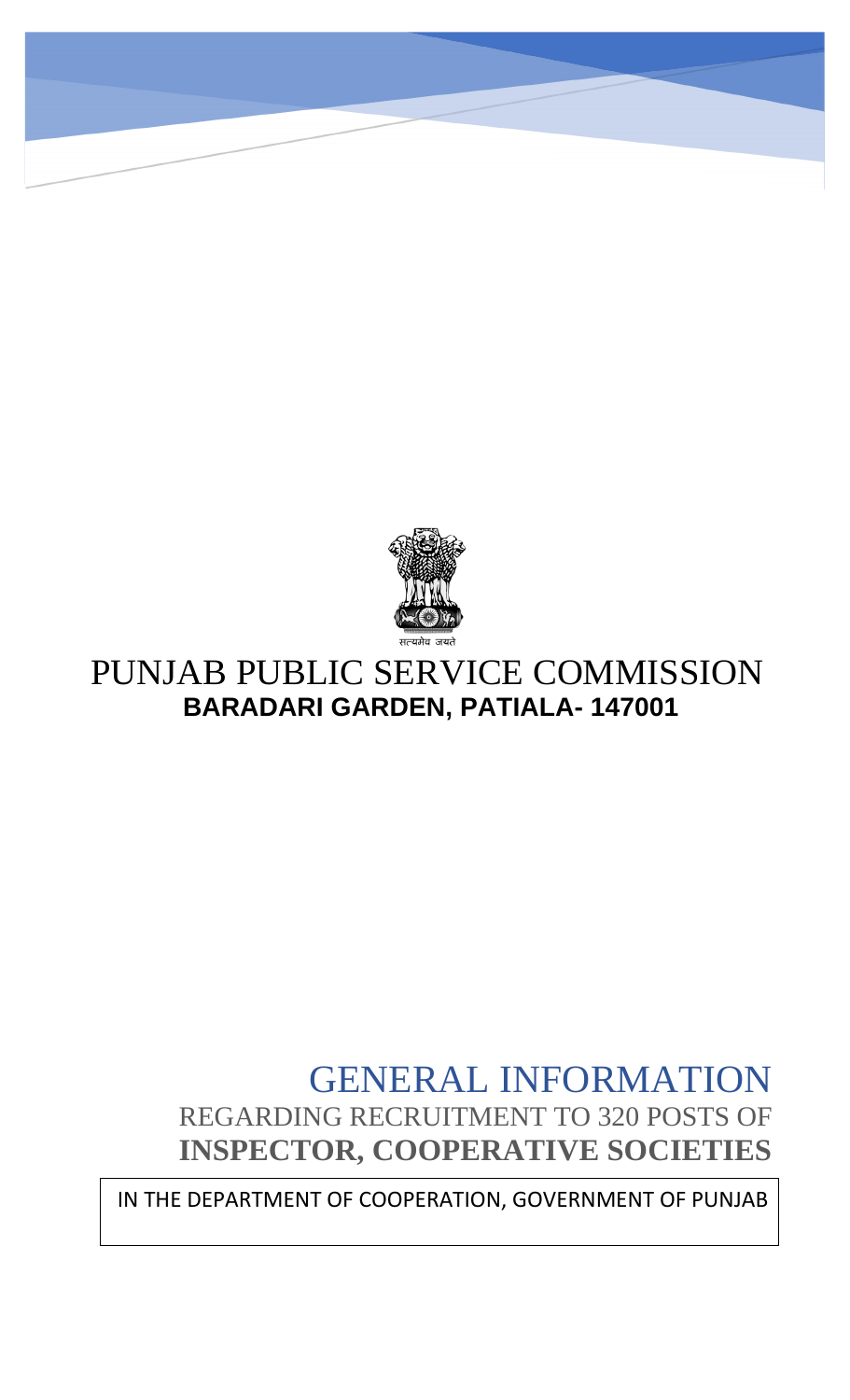

# **TABLE OF CONTENTS**

| 1.   |                                                                                       |  |
|------|---------------------------------------------------------------------------------------|--|
| 2.   |                                                                                       |  |
| 3.   |                                                                                       |  |
| 4.   |                                                                                       |  |
| 5.   |                                                                                       |  |
| 6.   | PATTERN AND SCHEME OF COMPETITIVE EXAMINATION FOR SELECTION 5                         |  |
| 6.1  |                                                                                       |  |
| 6.2  |                                                                                       |  |
| 6.3  |                                                                                       |  |
| 6.4  |                                                                                       |  |
| 6.5  |                                                                                       |  |
| 6.6  |                                                                                       |  |
| 6.7  | ELIGIBILITY AND SCRUTINY OF APPLICATION FORMS AND                                     |  |
| 6.8  |                                                                                       |  |
| 7.   |                                                                                       |  |
| 8.   |                                                                                       |  |
| 9.   |                                                                                       |  |
| 10.  | CONDITIONS WHICH MAY RENDER A CANDIDATE INELIGIBLE  9                                 |  |
| 11.  |                                                                                       |  |
| 12.  |                                                                                       |  |
| 12.1 |                                                                                       |  |
|      |                                                                                       |  |
| 12.2 | SON/DAUGHTER/GRAND SON/GRAND DAUGHTER OF FREEDOM                                      |  |
| 12.3 |                                                                                       |  |
| 12.4 | WIDOWS AND CERTAIN OTHER CATEGORIES OF WOMEN 14                                       |  |
| 12.5 |                                                                                       |  |
| 12.6 | SCHEDULED CASTES, (PUNJAB)/ SCHEDULED TRIBES  16                                      |  |
| 12.7 |                                                                                       |  |
| 12.8 |                                                                                       |  |
|      |                                                                                       |  |
|      |                                                                                       |  |
|      |                                                                                       |  |
|      | ANNEXURE (IV) - Certificate regarding Physical limitation in an examinee to write  22 |  |
|      |                                                                                       |  |
|      |                                                                                       |  |
|      |                                                                                       |  |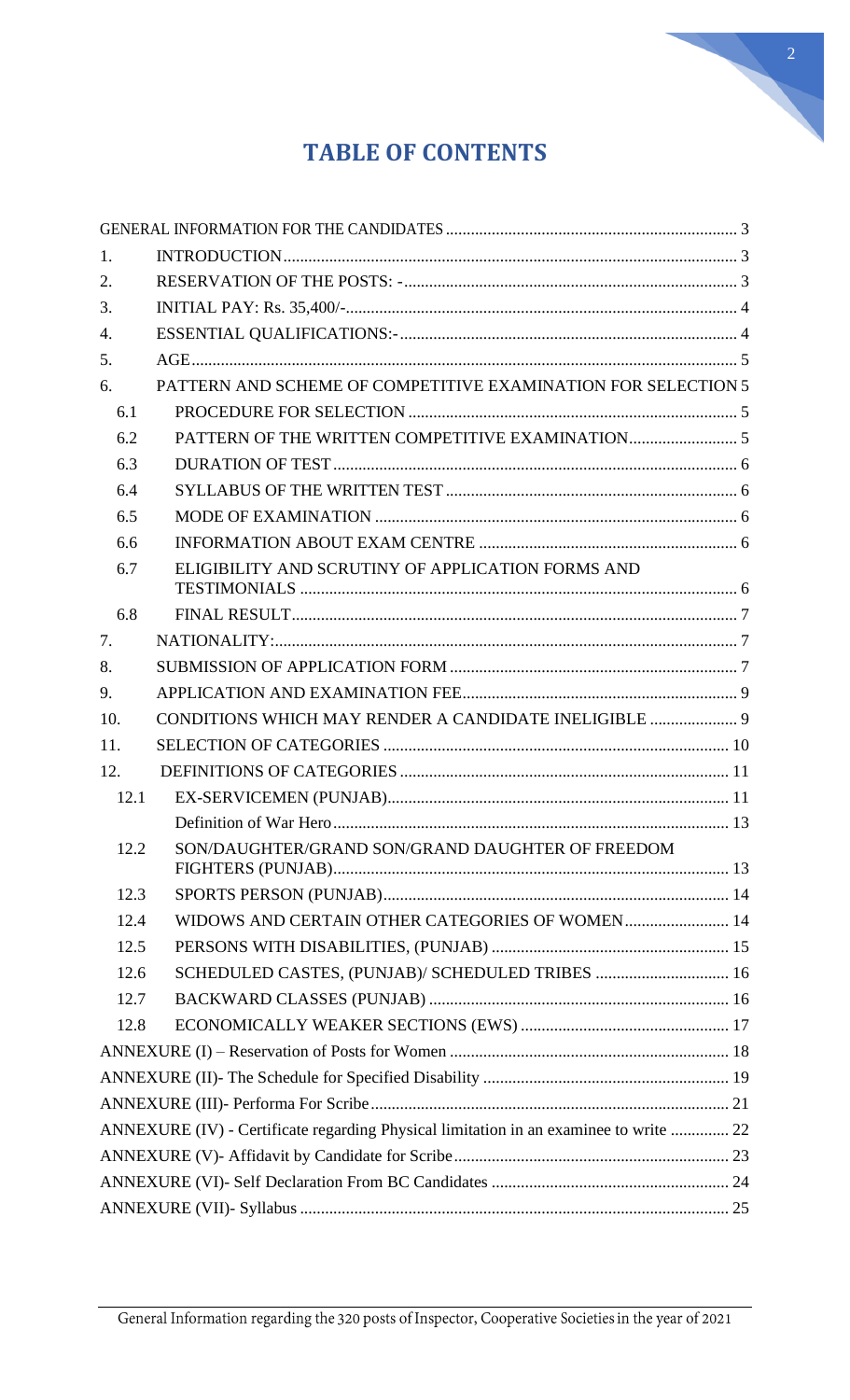

# **PUNJAB PUBLIC SERVICE COMMISSION BARADARIGARDEN, PATIALA- 147001 WEBSITE : http://ppsc.gov.in**

Advt. No. 202144

# **GENERAL INFORMATION FOR THE CANDIDATES**

#### <span id="page-2-0"></span>**RECRUITMENT TO 320 POSTS OF INSPECTOR, COOPERATIVE SOCIETIES IN THE DEPARTMENT OF COOPERATION, GOVERNMENT OF PUNJAB.**

## <span id="page-2-1"></span>**1. INTRODUCTION**

*The Punjab Public Service Commission (PPSC) has been established under Article 315 of the Constitution of India, with the basic purpose of recruiting officials in various departments of the Government as per the requisitions sent by the Government in this regard from time to time.*

The Punjab Public Service Commission invites Online Application Forms from eligible candidates for recruitment to 320 posts of Inspector, Cooperative Societies in the Department of Cooperation, Government of Punjab.

**Note:** This Advertisement is being published as per the requisition received from the Department of, Cooperation Govt. of Punjab vide letter No. 70/79/2018-C2(1)1788 dated 1/03/2021 and No. 70/79/2018-C2(1)/3070 dated 26/04/2021.

| Category<br>Code | Category                                              | <b>Total</b><br>No. of<br><b>Posts</b> | <b>Posts reserved</b><br>for Women<br>Out of total |
|------------------|-------------------------------------------------------|----------------------------------------|----------------------------------------------------|
|                  |                                                       |                                        | <b>No. of Posts</b>                                |
| 71               | General                                               | 125                                    | 35                                                 |
| 72/73            | Ex-Serviceman/LDESM, Punjab                           | 23                                     | 13                                                 |
| 74               | Wards of Freedom Fighter, Punjab                      | 03                                     | 01                                                 |
| 75               | Sports Persons, Punjab                                | 06                                     | 03                                                 |
| 76               | Person with Disability Punjab                         | 04                                     | 02                                                 |
|                  | Blind and Low Vision -76-A                            |                                        |                                                    |
|                  | Deaf and Hard of Hearing-76-B                         | 03                                     | 02                                                 |
|                  | Locomotive Disability -<br>$76-C$                     | 03                                     | 01                                                 |
|                  | (including Cerebral palsy, Leprosy cured,             |                                        |                                                    |
|                  | Dwarfism, Acid attack victims and Muscular            |                                        |                                                    |
|                  | dystrophy)                                            |                                        |                                                    |
|                  | Intellectual Disability - 76- D                       | 03                                     | 01                                                 |
|                  | (including Autism, and Specific learning              |                                        |                                                    |
|                  | disability) and Mental illness                        |                                        |                                                    |
|                  | <b>OR</b>                                             |                                        |                                                    |
|                  | Multiple disabilities specified in<br>Serial No. 1 to |                                        |                                                    |
|                  | 4 above, including deaf blindness                     |                                        |                                                    |
| 77               | Scheduled Castes (Others), Punjab                     | 32                                     | 13                                                 |
| 78/79            | S.C (Others) ESM/LDESM Punjab                         | 06                                     |                                                    |
| 80               | S.C (Others) Sports Persons, Punjab                   | 01                                     |                                                    |
| 81               | Balmiki/Mazbhi Sikhs, Punjab                          | 33                                     | 13                                                 |
| 82/83            | Balmiki/Mazbhi Sikhs ESM/LDESM Punjab                 | 06                                     |                                                    |
| 84               | Balmiki/Mazbhi Sports Persons Sikhs Punjab            | 02                                     |                                                    |
| 85               | <b>Backward Classes Punjab</b>                        | 32                                     | 13                                                 |
| 86/87            | <b>Backward Classes Ex-Serviceman/LDESM</b>           | 06                                     |                                                    |
|                  | Punjab                                                |                                        |                                                    |
| 92               | General Economically Weaker Sections, Punjab          | 32                                     | 10                                                 |
|                  | <b>Total</b>                                          | 320                                    | 107                                                |

## <span id="page-2-2"></span>**2. RESERVATION OF THE POSTS: -**

General Information regarding the 320 posts of Inspector, Cooperative Societies in the year of 2021

3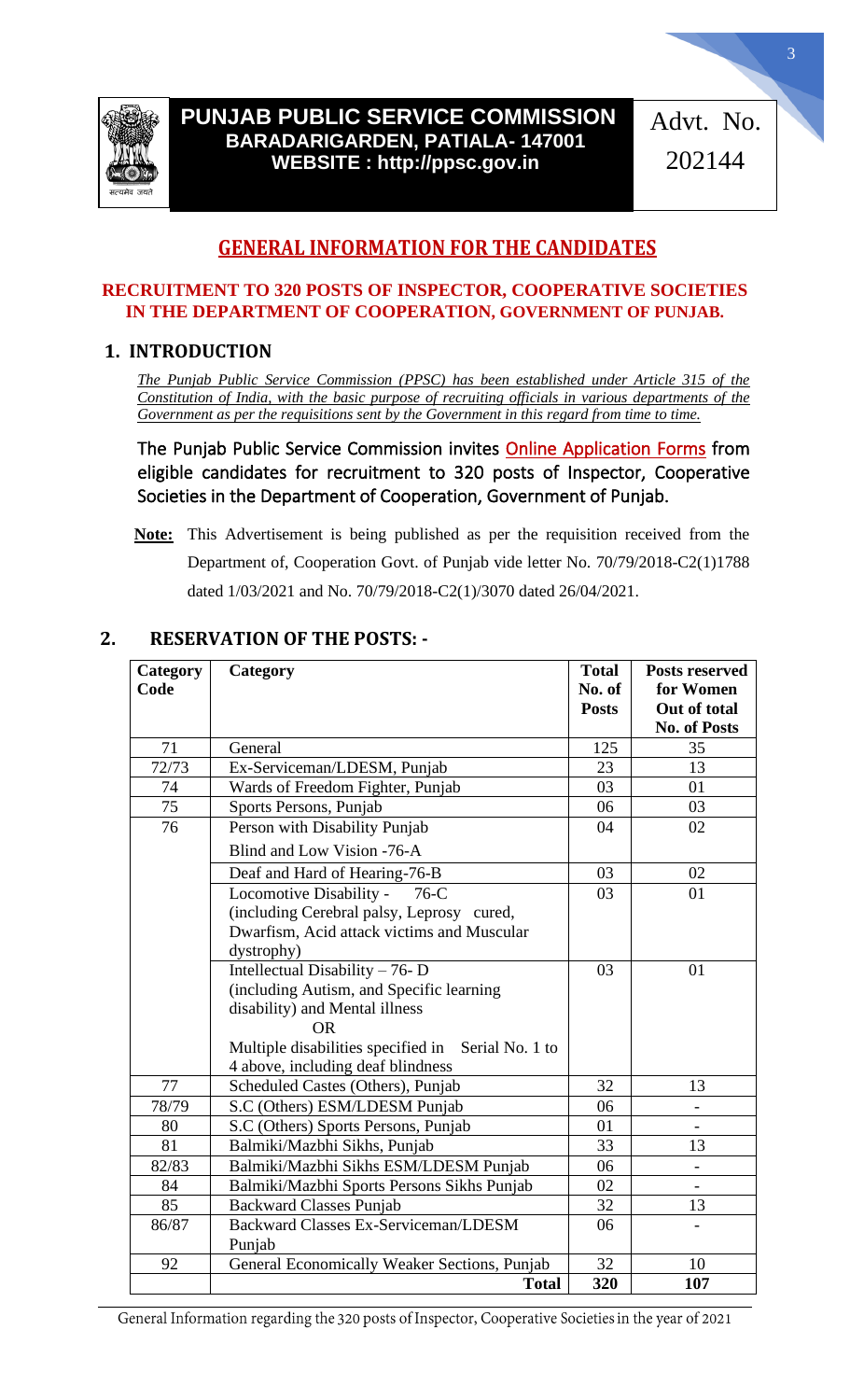- 
- **Note 1** The number of posts may be increased or decreased by the Government at any time before the selection process is complete without giving any prior notice to the candidates.
- **Note 2** The Punjab Civil Services (Reservation of posts for women) Rules 2020 issued by the Department of Social Security and Women & Child Development that provides for 33% reservation for women is attached as **Annexure-I** with General Information for candidates

## <span id="page-3-0"></span>**3. INITIAL PAY: Rs. 35,400/-**

The minimum pay admissible for the ibid posts shall be as per Notification No. 7/204/2012-4FP1/66, dated 15/01/2015 Government of Punjab, Department of Finance (Finance Personnel-I Branch) Chandigarh, and Notification No. 1/62016- 4P.P.1/834680/1 dated 07/09/2016 Government of Punjab, Department of Personnel PP-I Branch Chandigarh, fixed emolument equal to Minimum Pay without any allowance will be paid during the probation period of 3 years.

### <span id="page-3-1"></span>**4. ESSENTIAL QUALIFICATIONS:-**

- 4.1 Should possess a Bachelor's degree or equivalent in any stream with minimum sixty percent marks from a recognized university or institution. Graduate with 60% marks in any stream.
- 4.2 Should have passed a Computer Course of at least one hundred and twenty hours with hands on experience in the use of Personal Computer or Information Technology in office productivity applications or Desktop Publishing applications from a Government recognized institution or reputed institution which is ISO 9001 certified. Provided that if similar course was a part of the curriculum in the Degree Course and the

candidate has passed the said course as a subject of his degree class then the condition of his having studied and passed the above said computer course shall not apply.

4.3 Should have passed Matriculation examination with Punjabi as one of the compulsory or elective subject or any other equivalent examination in Punjabi language.

Provided further that where a ward of Defence Service Personnel, who is a bonafide resident of Punjab State, is appointed by direct appointment, he shall have to pass an examination of Punjabi Language equivalent to Matriculation Standard or he shall have to qualify a test conducted by the Language Wing of the Department of Education of Punjab Government within a period of two years from the date of his appointment. Provided further that where a War Hero, who has been discharged from defence services or paramilitary forces on account of disability suffered by him and his widow or dependent member of his family is appointed under the instructions issued in this behalf by the Government, the person so appointed will not be required to possess aforesaid knowledge of Punjabi language:

IMPORTANT NOTE: The candidates MUST possess the requisite qualification before or by 22/12/2021.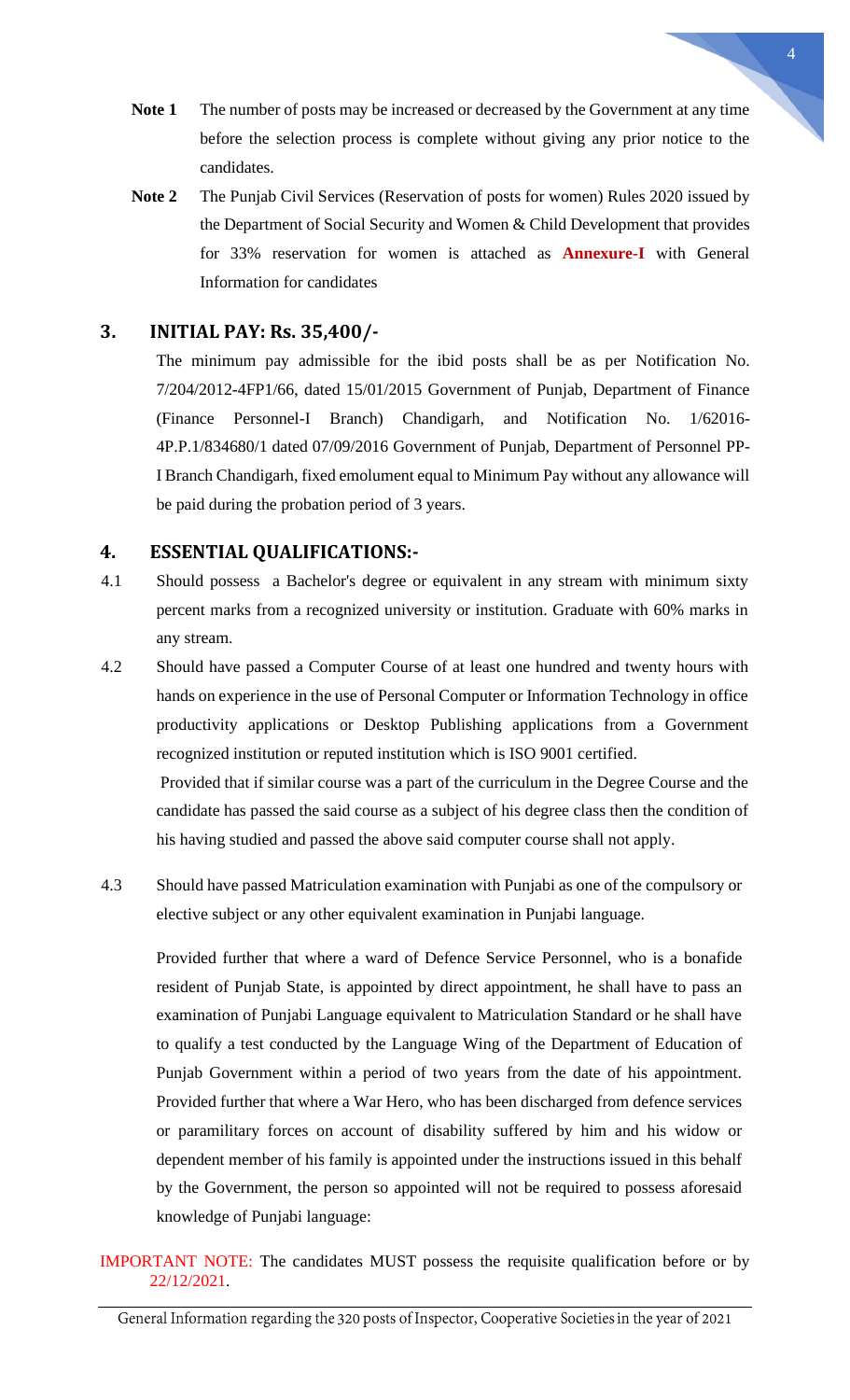# <span id="page-4-0"></span>**5. AGE**

- **5.1 Candidates should not be below 18 years and above 37 years of age as on 01-01-2021**
- 5.2 The upper age limit may be relaxed up to 45 years for Punjab Government and its Board/Corporation/Commission and Authorities employees, all States/ Central Government employees.
- 5.3 The upper age limit is relaxed up to 42 years for Scheduled Castes and Backward Classes of Punjab.
- 5.4 Ex-servicemen of Punjab Domicile shall be allowed to deduct the period of his service in the Armed Forces of Union from his actual age and if the resultant age does not exceed the maximum age limit prescribed for direct appointment to such a vacancy in the Service Rules concerned by more than three years, he shall be deemed to satisfy the condition regarding age limit.
- 5.5 The upper age limit is also relaxed up to 42 years for Widows, Divorcees and certain other Categories of Women.
- 5.6 The upper age limit is also relaxed up to 47 years for Persons with Disability of Punjab.

# <span id="page-4-1"></span>**6. PATTERN AND SCHEME OF COMPETITIVE EXAMINATION FOR SELECTION**

### <span id="page-4-2"></span>**6.1 PROCEDURE FOR SELECTION**

The procedure for selection of candidates for the post of Inspector, Cooperative Societies in the Department of Cooperation, Government of Punjab will consist of written examination as per the following details:

| <b>Subject Matter</b>           | No. of Questions (each question has 4 Total<br>marks) | <b>Marks</b> |
|---------------------------------|-------------------------------------------------------|--------------|
| Written Competitive Examination | .20                                                   | 480          |

#### **No interview shall be conducted for selection to these posts.**

The written competitive examination for the post will be scheduled soon. The exact date of exam will be decided and intimated later keeping in view the public health safety issues.

# <span id="page-4-3"></span>**6.2 PATTERN OF THE WRITTEN COMPETITIVE EXAMINATION**

The pattern for written competitive examination comprising of 120 questions (@ 4 marks for each question) is as follows:

| S. No. | <b>Topic</b>                                                                                              | No. of<br><b>Questions</b> | <b>Marks</b> (Each<br><b>Question</b><br>carries 4<br>marks) | <b>Type of</b><br><b>Questions</b> |
|--------|-----------------------------------------------------------------------------------------------------------|----------------------------|--------------------------------------------------------------|------------------------------------|
|        | Questions from Logical Reasoning<br>and Mental Ability                                                    | 40                         | 160                                                          | <b>MCQs</b>                        |
| 2.     | <b>Questions from General Knowledge</b><br>& Current Affairs of National and<br>International importance. | 80                         | 320                                                          | (Multiple<br>Choice<br>Questions)  |
| Total  |                                                                                                           | 120                        | 480                                                          |                                    |

*The important points to note:*

- *I. Each question carries 4 (four) marks and for each correct answer candidate will get 4 (four) marks.*
	- *II. There will be Negative Marking (one mark for each question) in the written*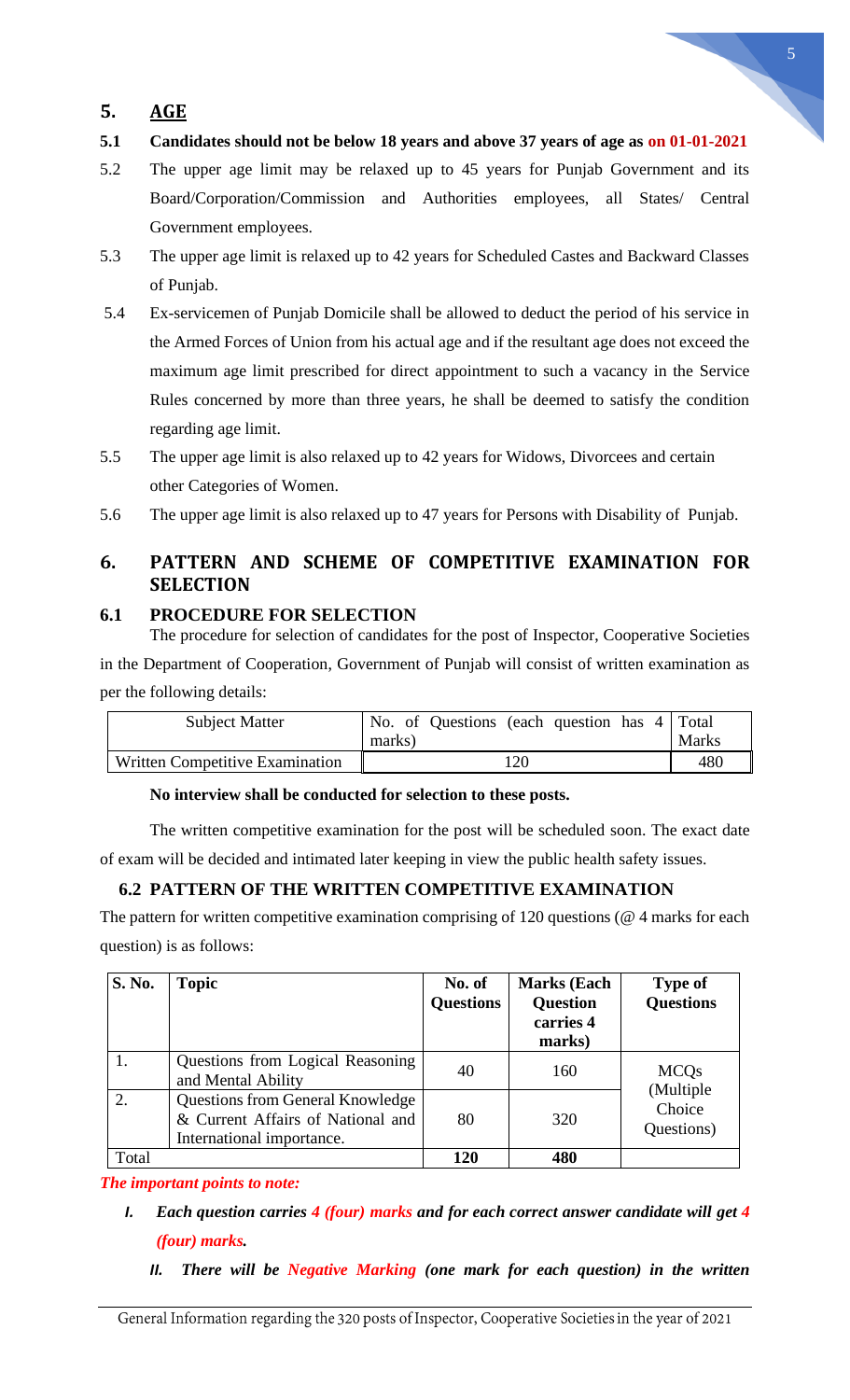*examination for questions wrongly answered i.e., for each incorrect answer, 1 (One) mark will be deducted from the total score.*

- *III. To answer a question, the candidate has to find, for each question, the correct answer/ best option.*
- *IV. Answer key will be uploaded on the PPSC website (after written examination), and the candidates will be permitted to raise objections (if any). Candidates will be given four days to deliberate before putting up the objections.*
- *V. Unanswered/Unattempted questions will be given no marks. In case, a question is withdrawn, all candidates will be given four (04) marks irrespective of the fact whether the question has been attempted or not attempted by the candidate.*

#### <span id="page-5-0"></span>**6.3 DURATION OF TEST**

The test will be of two (02) hours duration.

#### <span id="page-5-1"></span>**6.4 SYLLABUS OF THE WRITTEN TEST**

The Question Paper will be based on the given syllabus from Logical Reasoning, Mental ability and General Knowledge (**Annexure-VII**)

#### <span id="page-5-2"></span>**6.5 MODE OF EXAMINATION**

The examination is a pen & paper-based test, to be answered on the specially designed machine gradable OMR sheet using ball point pen.

#### <span id="page-5-3"></span>**6.6 INFORMATION ABOUT EXAM CENTRE**

Information about the examination center(s) shall be mentioned on Admit Cards of all candidates. The Public Notice to download the Admit cards shall be given shortly on the website of the Commission.

### <span id="page-5-4"></span>**6.7 ELIGIBILITY AND SCRUTINY OF APPLICATION FORMS AND TESTIMONIALS**

- **6.7.1** All candidates who apply for ibid posts will be treated "provisionally eligible" for appearing in the competitive exam. Acceptance of applications at this stage and allotment of Roll Numbers by PPSC does not indicate acceptance of candidature by the PPSC, since there is no scrutiny of documents before the written test.
- **6.7.2** The scrutiny of application forms shall be done after the conduct of the examination. During the process of scrutiny, the application forms and other relevant documents, certificates, etc. of the candidates shall be examined to determine their eligibility as on **22/12/2021.** Candidates not meeting the eligibility criteria will be rejected after the scrutiny process or any time thereafter if found ineligible.
- **6.7.3** The candidates applying for the Competitive Examination should ensure that they fulfill all the eligibility conditions for admission to the examination. Their admission at all the stages of examination for which they are admitted by the Commission will be purely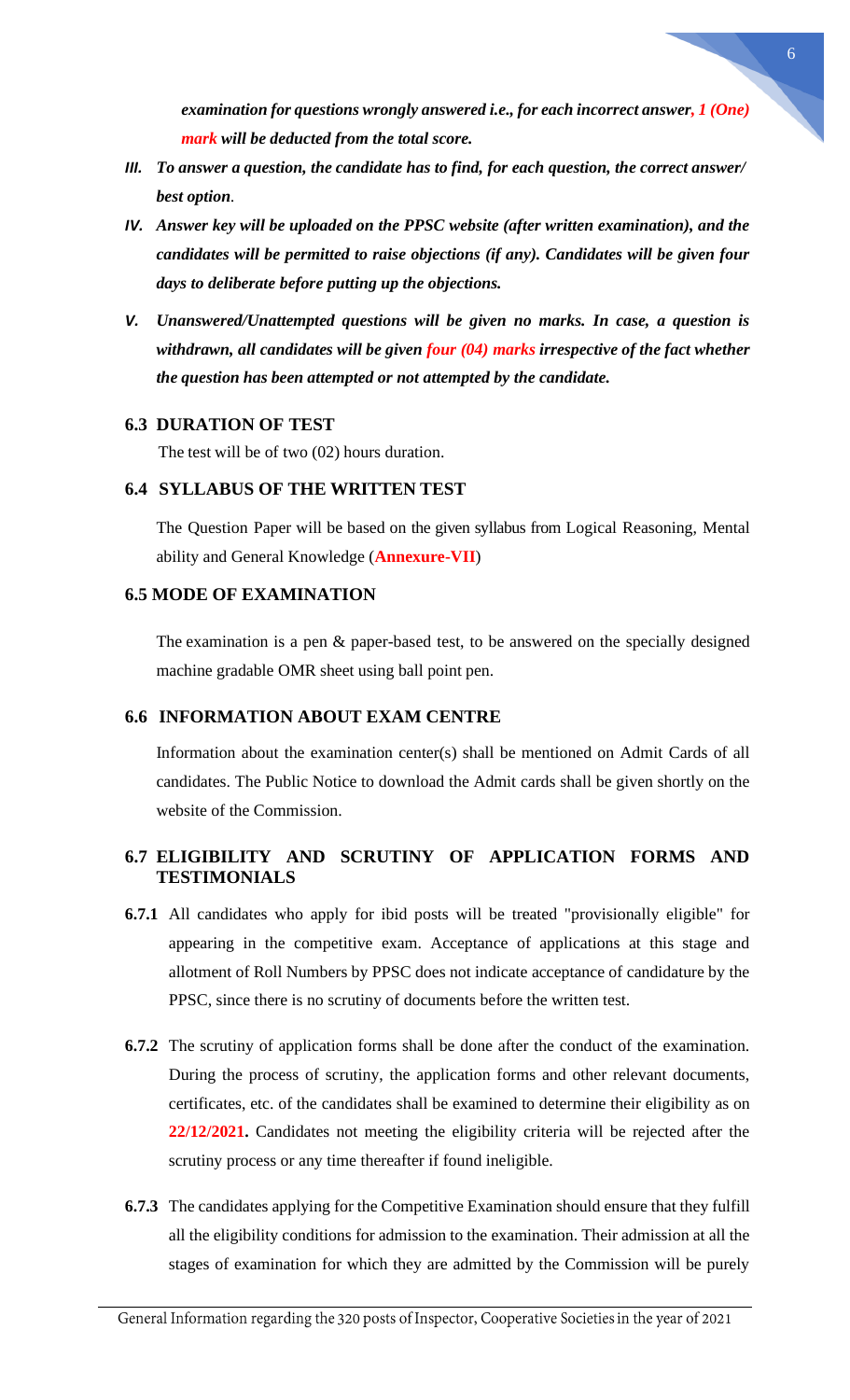provisional, subject to their satisfying the prescribed eligibility conditions. If on checking at any time before or after the Competitive Examination, it is found that they do not fulfill any of the eligibility conditions, their candidature for the examination will be cancelled by the Commission. If any of their claims is found to be incorrect, they may render themselves liable to disciplinary action by the Commission or the civil court. Any attempt on the part of a candidate to obtain support for his candidature by any unfair means will render him/ her liable for disqualification and disciplinary action.

#### <span id="page-6-0"></span>**6.8 FINAL RESULT**

- **6.8.1 As per the instructions of Govt. of Punjab Department of Personnel issued vide its letter No. 12/152/2015-5PP2/720133/1 dated 28.03.2016, the selection for these posts will be finalised on the basis of written examination only.**
- **6.8.2 No interview shall be conducted for selection to these posts.**
- **6.8.3** No candidate shall be eligible to be appointed unless he/she obtains 45% marks in the competitive examination (read 40% for the candidates belonging to Schedules Caste of Punjab and Backward Classes of Punjab).
- **6.8.4** Final result shall be prepared on the basis of the net marks obtained by the candidates in the Written Competitive Examination.

#### <span id="page-6-1"></span>**7. NATIONALITY:**

A candidate shall be a:

- (i) Citizen of India; or
- (ii) Citizen of Nepal; or
- (iii) Subject of Bhutan; or
- (iv) Tibetan refugee who came over to India before the  $I<sup>st</sup>$  January 1962, with the intention of permanently settling in India; or.
- (v) A person of Indian origin who has migrated from Pakistan, Burma, Sri Lanka and East African countries of Kenya, Uganda and United Republic of Tanzania (formerly Tanganyika and Zanzibar) Zambia, Malawi, Zaire, Ethiopia and Vietnam with the intention of permanently settling in India;

Provided that a candidate belonging to categories (ii), (iii), (iv) and (v) shall be a person in whose favour a certificate of eligibility has been issued by the Government of Punjab in the Department of Home Affairs and Justice.

#### <span id="page-6-2"></span>**8. SUBMISSION OF APPLICATION FORM**

**8.1** The candidates can ONLY apply by filling Online Application Form, a link of which is available on the website of the Commission [http://ppsc.gov.in.](http://ppsc.gov.in/) No other mode of application will be accepted.

| <b>Process</b>                                      | <b>Step</b> | <b>Last Date</b>      |
|-----------------------------------------------------|-------------|-----------------------|
| To make new registration for applying for the post. | $(Step-1)$  | 22/12/2021            |
|                                                     |             | <b>By 11:59:00 PM</b> |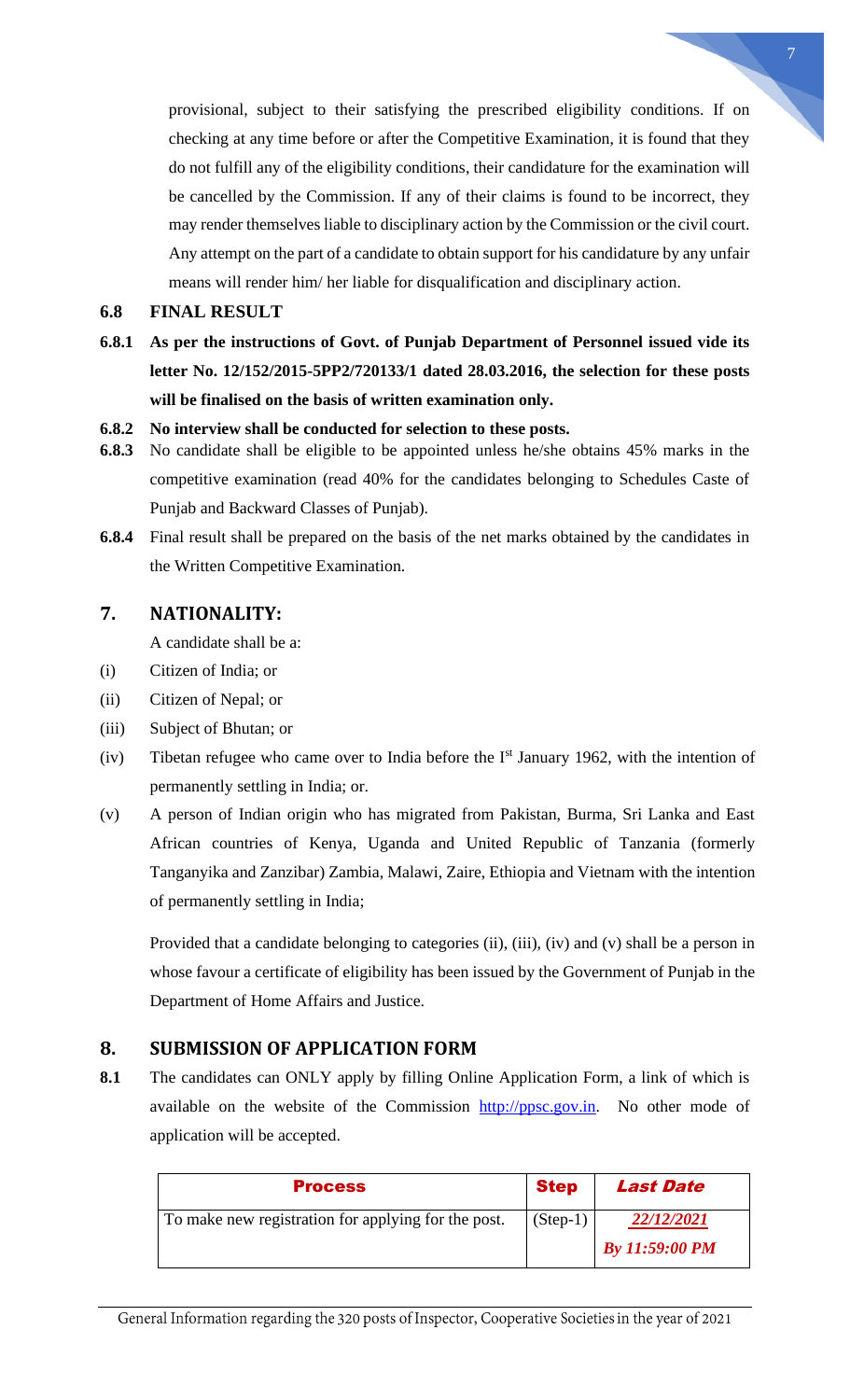| To deposit the Application and Examination Fees by (Step-2) | 29/12/2021      |
|-------------------------------------------------------------|-----------------|
| system generated Bank Challan Form.                         | [During Banking |
|                                                             | Hours]          |

- **8.2 Candidates are advised to fill their details in the online application form carefully e.g., Name, Father's Name, Date of Birth, Category for post, Qualification, Experience, Photo & Signature, Category for fee, etc. After the final submission of online application form by the candidate, no change will be allowed, and candidate will be responsible for any mistake in the data filled in the online application form.**
- **8.3 Submission Of printed copy of the application form:-** The candidates are NOT REQUIRED to send the hard copy of the Online Application Form to the Office of Punjab Public Service Commission. However, the candidates are advised/ directed to take copy in soft form/print out of the Application Form at the time of applying, otherwise he/she will not be able to take out the copy at a later stage. He/she must retain the hard/soft copy of online application form along with all eligibility documents ready to be sent at a short notice to PPSC, whenever required by PPSC.
- **8.4** However, candidates applying under the Sports Category will send a hard copy of Online Application Form' along with Sports Gradation Certificate and other certificates related to sports to establish his eligibility under the sports category at the reception counter of PPSC by hand by 31/01/2022.
- **8.5** Also, Persons with Disabilities must submit the hardcopies of Online Application Form alongwith Disability Certificate and request for scribe, if any and other eligibility documents at the reception counter of PPSC by hand by 31/01/2022. For any assistance, Persons with disabilities may contact Superintendent Examination: 0175-5014832, 0175- 5014833.
- **8.6** *The following SELF ATTESTED CERTIFICATES shall be submitted by candidates alongwith printout of online application form when asked for at short notice:*
	- i) Proof of Date of Birth: Certificate of Matriculation/Higher Secondary
	- ii) Proof of having passed Punjabi language
	- iii) Relevant Degree and DMC Certificate
	- iv) Reserve Category Certificate issued by the competent authority (if applicable)
	- v) Experience certificate issued by competent authority (if applicable)
	- vi) For ESM, certificates/documents mentioning the following:
		- a) Date of Enrolment
		- b) Date of Release/Discharge
		- c) Reason of Release/ Discharge
	- vii) Certificate as proof of age relaxation claim (if applicable)
	- viii) Certificate as proof of fee concession (if applicable)
	- ix) Proof of being a government employee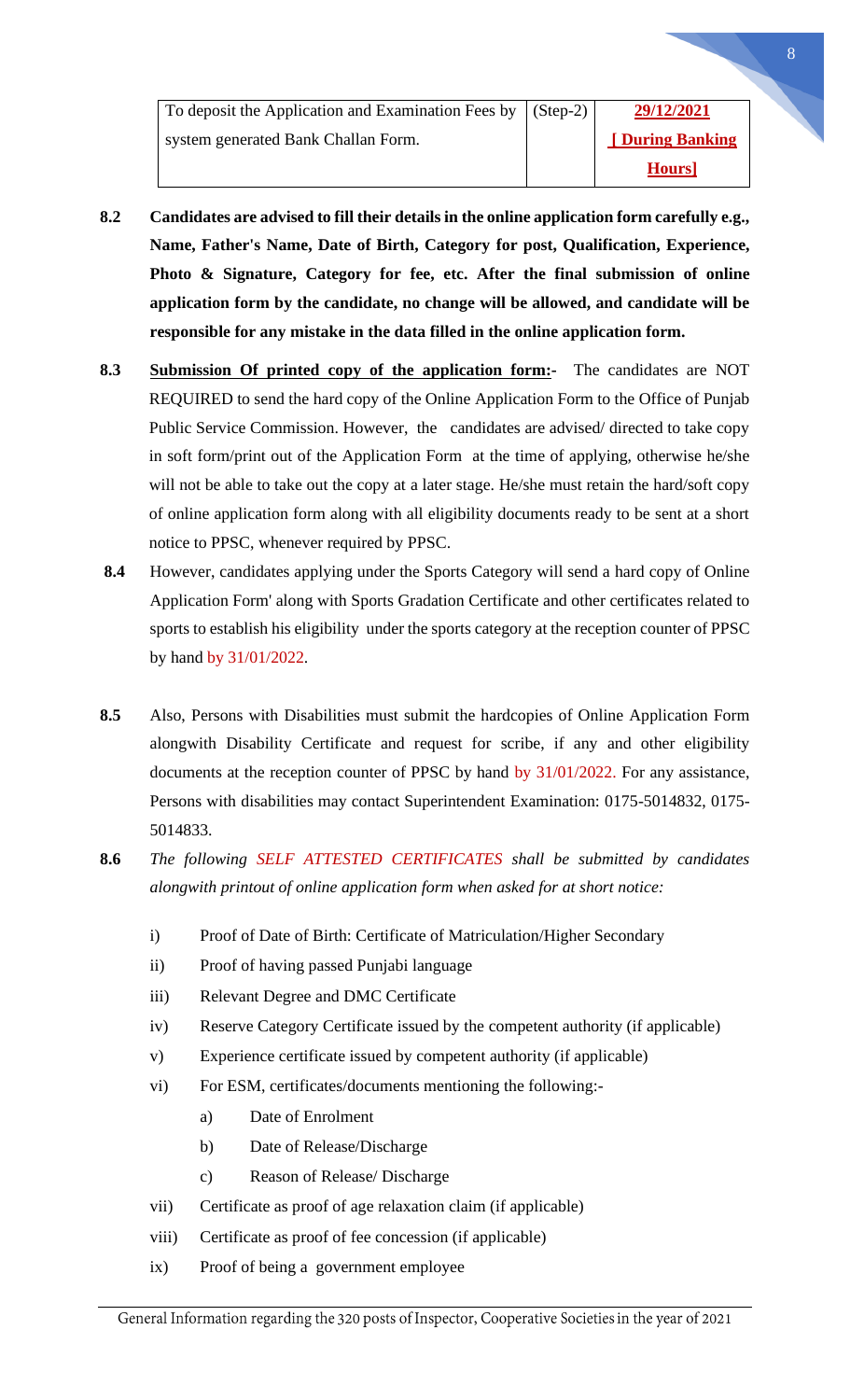

#### x) Copy of Bank Challan (PPSC Copy only)

**The Candidates SHALL sign the declaration on the last page of the printout of Online Application Form before submitting the same.**

### <span id="page-8-0"></span>**9. APPLICATION AND EXAMINATION FEE**

 **9.1** The candidates are required to pay the application fee as per Government Letter No. PERS-PP-3020/2/2021-3PP3 dated 22-04-2021 as mentioned below: -

| Name of Category                                                                                                                    | Online<br>Application<br>charges | Examination<br>Fee | <b>Total</b> |
|-------------------------------------------------------------------------------------------------------------------------------------|----------------------------------|--------------------|--------------|
| Scheduled Castes/ Scheduled Tribes of all<br>States and Backward Classes of Punjab State<br>only.                                   | Rs. 500/-                        | $Rs. 250/-$        | $750/-$      |
| Ex-Serviceman of Punjab state only                                                                                                  | $Rs. 500/-$                      | No Fee to be paid  | $500/-$      |
| Economically Weaker Sections (EWS),<br>Persons with Disabilities (PWD) and Lineal<br>Descendants of Ex-Serviceman (LDESM)<br>Punjab | $Rs. 500/-$                      | No Fee to be paid  | $500/-$      |
| All Other Categories <i>i.e.</i> , General, Sports<br>Persons of Punjab and Wards of Freedom<br>Fighters, Punjab.                   | $Rs 500/-$                       | $Rs. 1000/-$       | $1500/-$     |

- **9.2** The candidates entitled to fee concession/exemption MUST submit with their Application Form, a self-attested copy of the certificate certifying their claim for fee concession/exemption. Candidates who do not submit such a certificate shall not be entitled to fee concession/exemption under any circumstances.
- **9.3** Application fee MUST be submitted through any branch of State Bank of India only. Candidate should carefully fill the details in the Online Application Form and click on the "SUBMIT" button at the end of the Online Application Format. Before pressing the "SUBMIT" button, candidates are advised to verify every detail filled in the application. After submitting the online application form, the candidate should take a printout of the system generated Bank challan. No Change/Edit will be allowed after submitting the Application Form. The application fee is non-refundable.

## <span id="page-8-1"></span>**10. CONDITIONS WHICH MAY RENDER A CANDIDATE INELIGIBLE**

- **10.1** The following conditions, among others, may render the candidates ineligible:
	- a) Insufficient fee.
	- b) **Application fee deposited by means other than a Bank Challan through any branch of State Bank of India.**
	- c) Late receipt of print out of Online Application Form.
	- d) Wrong/incomplete information given in the application form.
	- e) Candidates debarred by the PPSC/other Public Service Commissions.
	- f) Non-fulfillment of any of the eligibility conditions, including those of age and educational qualifications.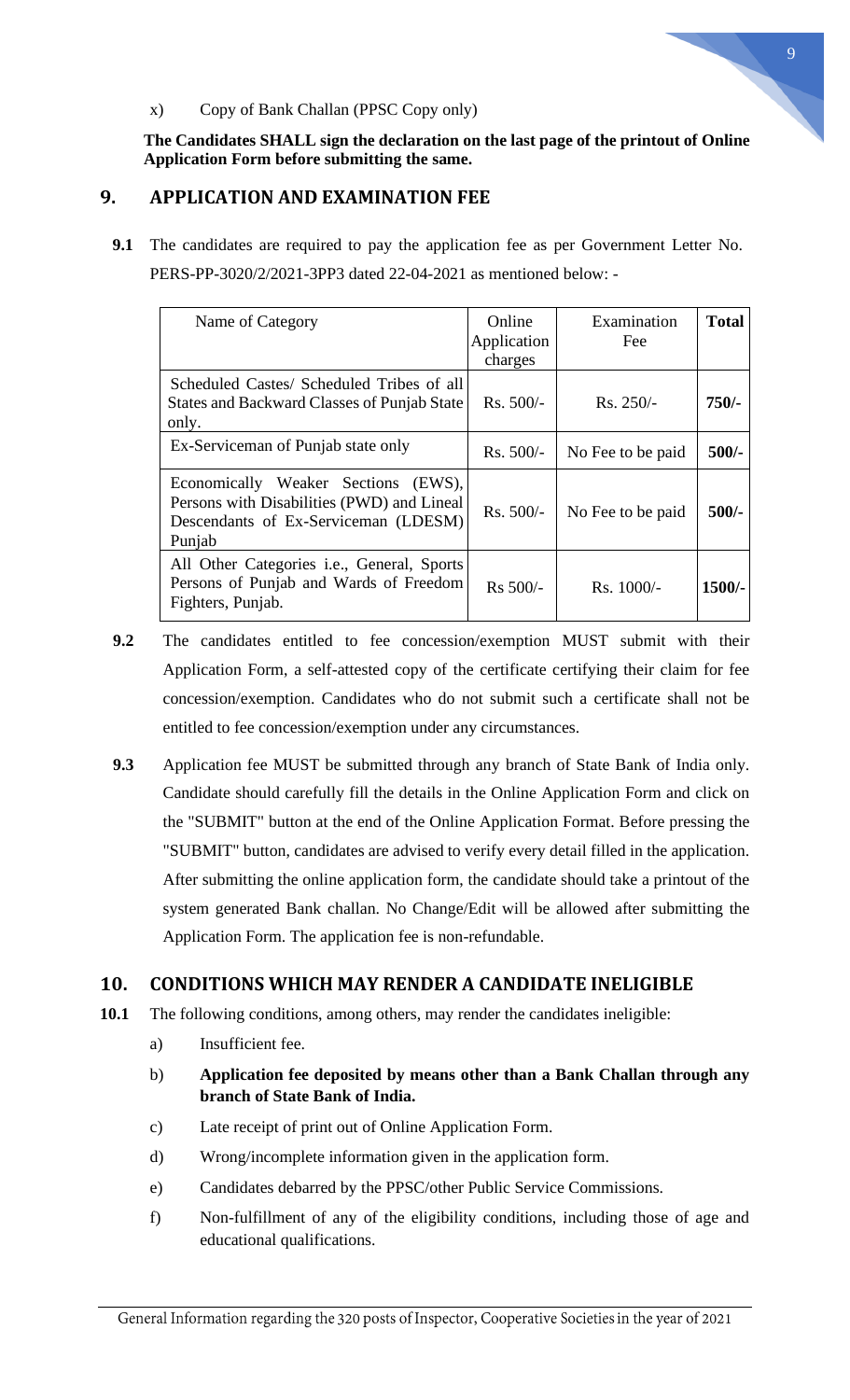- **10.2** Only Scheduled Castes, Backward Classes, Ex-Servicemen/ LDESM, Persons with Disability, Freedom Fighter, Sports Persons & EWS of Punjab domicile are eligible for the benefit of reservation.
- **10.3 A candidate should indicate the specific category for which he/she wants to be considered and category once opted cannot be changed under any circumstances. A candidate will be eligible to get the benefits of community reservation in case the particular caste to which the candidates belong is included in the list of reservation communities issued by the Punjab Government. If a candidate indicates in his/her application form that he/she belongs to a particular category but subsequently writes to the commission to change his/her category, such request shall not be entertained by the Commission and shall be filed without any intimation.**
- **10.4 SC/ST Candidates belonging to other States are required to fill their Post Category as General Category (Code 71). They are entitled only to fee concession but not entitled to avail reservation/age relaxation.**
- **10.5 Ex-servicemen/Lineal Descendent of Ex-servicemen (LDESM)/ Grandchildren of Gallantry Award Winners who have domicile of Punjab are eligible for reservation under the Ex-Servicemen category. LDESM/Grandchildren of Gallantry Award Winners shall be considered against the vacancies for Ex-servicemen ONLY if no Ex-servicemen are available. In case sufficient numbers of Ex-servicemen are available, then LDESM shall be treated in his/her basic category.**

## <span id="page-9-0"></span>**11. SELECTION OF CATEGORIES**

Candidates should select their categories carefully, because candidates belonging to categories other than category 71 (General), are entitled to fee concession/exemption, age relaxation and job reservation. **The category once selected by a candidate will not be changed under any circumstances.** Candidates shall submit certificates issued by the Competent Authority in support of their claim to a particular category.

#### **11.1 CATEGORIES AND CATEGORY CODE**

| Code No. | <b>Category Name</b>                                                                                             |
|----------|------------------------------------------------------------------------------------------------------------------|
| 71       | <b>General Category</b>                                                                                          |
| 72       | ESM, Punjab                                                                                                      |
| 73       | LDESM, Punjab                                                                                                    |
| 74       | Freedom Fighter, Punjab                                                                                          |
| 75       | Sports Person, Punjab                                                                                            |
| 76       | Persons with Disability, Punjab:                                                                                 |
|          | A: Blind and Low Vision<br>B: Deaf and Hard of Hearing<br>C: Locomotive Disability<br>D: Intellectual Disability |
| 77       | SC Others, Punjab                                                                                                |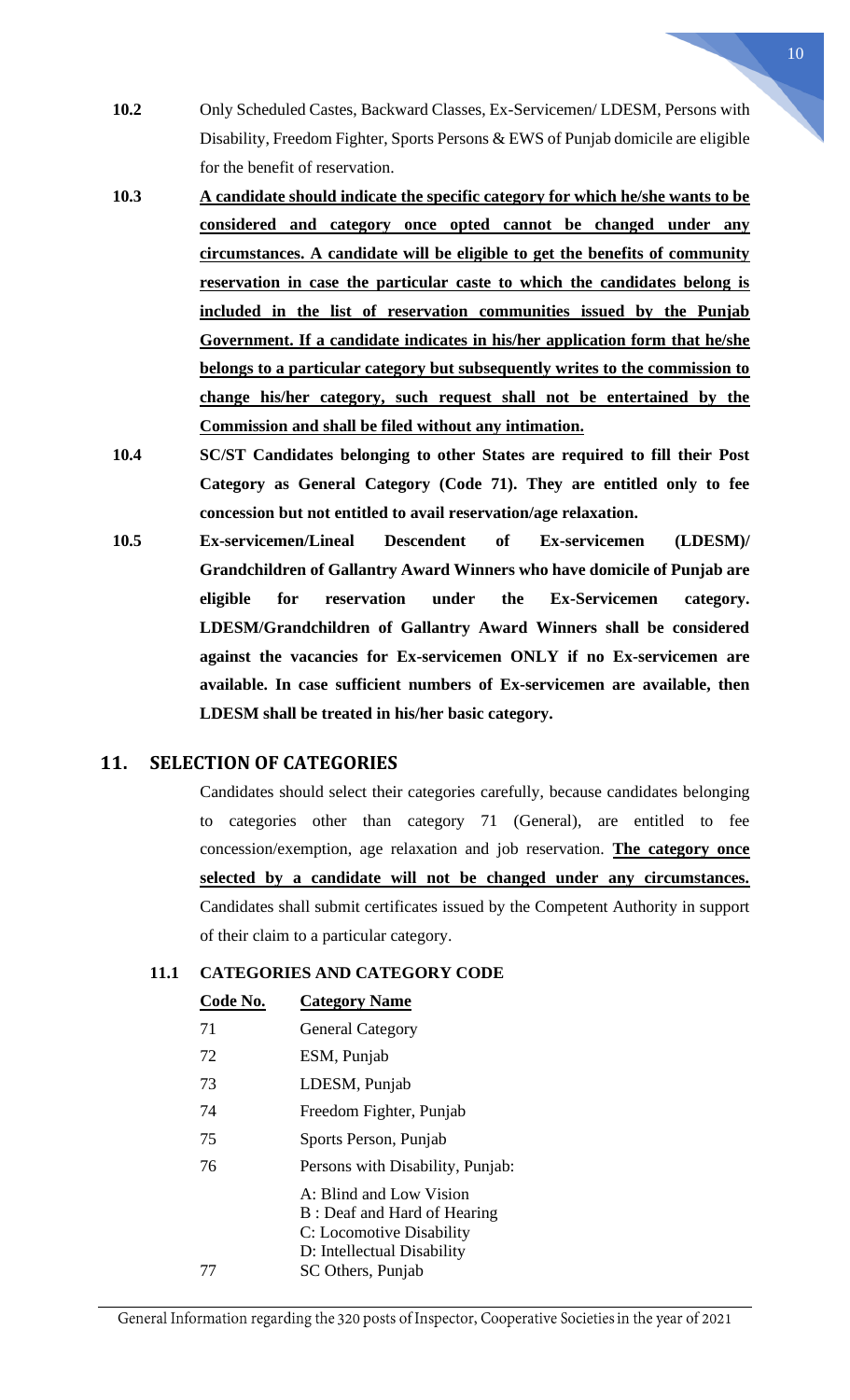

- SC Others ESM, Punjab
- SC Others LDESM, Punjab
- SC Others Sports Person, Punjab
- Balmiki/ Mazhbi Sikh, Punjab
- Balmiki/ Mazhbi Sikh ESM, Punjab
- Balmiki/ Mazhbi Sikh LDESM, Punjab
- Bairiki/ Mazhbi Sikh Sports Person, Punjab
- BC, Punjab
- BC ESM, Punjab
- BC LDESM, Punjab
- General Economically Weaker Sections, Punjab.

#### **11.2 CODE FOR AGE RELAXATION (IF CLAIMED) Code No Category Name**

| 91       | State Government/Central Government Employees.                                     |
|----------|------------------------------------------------------------------------------------|
| 92       | SC Punjab only                                                                     |
| 93       | Balmiki/Mazhbi Sikh Punjab Only                                                    |
| 94       | Widows & certain other categories of women of Punjab.                              |
| 95       | B.C., Punjab Only                                                                  |
|          | ESM, Punjab Only                                                                   |
| 96       | Persons with Disability, Punjab Only                                               |
| 97<br>98 | SC Punjab only+ State Government/Central Government Employees.                     |
| 99       | $SC$ Punjab only + ESM, Punjab.                                                    |
| 100      | $SC$ Punjab only + Persons with Disability, Punjab.                                |
| 101      | Balmiki/Mazhbi Sikh Punjab only+ State Government/Central Government<br>Employees. |
| 102      | Balmiki/Mazhbi Sikh Punjab only + ESM, Punjab.                                     |
| 103      | Balmiki/Mazhbi Sikh Punjab only + Persons with Disability, Punjab.                 |
| 104      | B.C., Punjab. + State Government/Central Government Employees.                     |
| 105      | $B.C., Punjab. + ESM, Punjab$                                                      |
| 106      | B.C., Punjab. + Persons with Disability, Punjab.                                   |

## <span id="page-10-0"></span>**12. DEFINITIONS OF CATEGORIES**

#### <span id="page-10-1"></span>**12.1 EX-SERVICEMEN (PUNJAB)**

- **12.1.1** As per the Punjab Recruitment of Ex-Servicemen Rules, 1982, **"**Ex-serviceman" means a person who has served in any rank, whether as a combatant or a non combatant, in the Naval, Military and Air Forces of the Union of India (here-in-after referred to as the Armed forces of the Union of India), and who has:
	- **a.** retired or released from such service at his or her own request after earning his or her pension; or
	- **b.** has been released from such service on medical grounds attributable to military service or circumstances beyond his control and awarded medical or other disability pension; or
	- **c.** been released otherwise than on his own request from such service as a result of reduction in establishment; or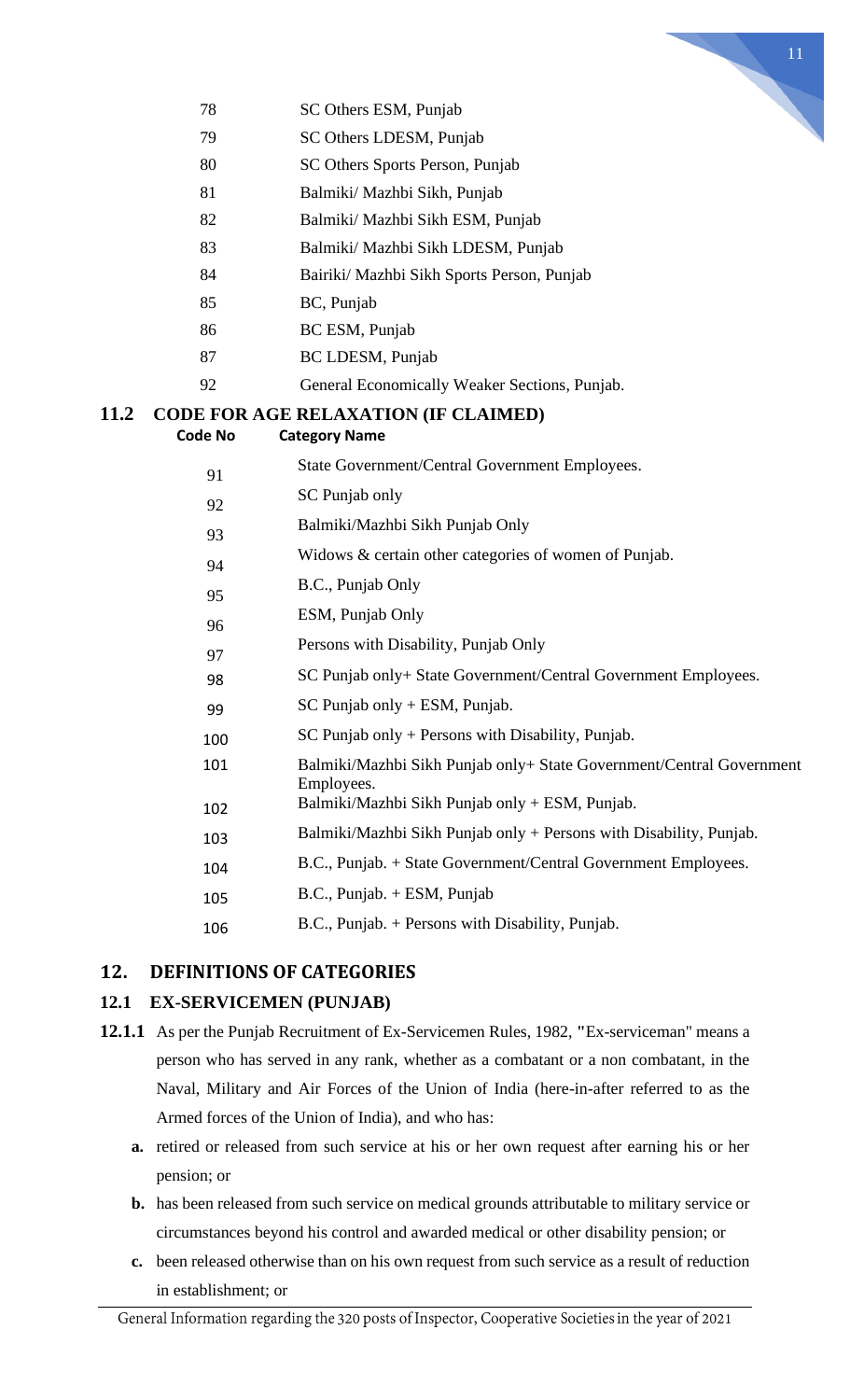**d.** been released from such service after completing the specific period of engagement otherwise than at his own request or by way of dismissal or discharge on account of misconduct or inefficiency, and has been given a gratuity;

But does not include a person who has served in the Defence Security Corps, the General Reserve Engineering Force, the Lok Sahayak Sena and the Para Military Forces, but includes personnel of the Lok Sahayak Sena of the following categories, namely: -

- i. pension holders for continuous embodied service.
- ii. persons with disability attributable to military service; and
- iii. gallantry award winners.
- **Explanation:** The persons serving in the Armed Forces of the Union, who on retirement from service would come under the category of 'Ex-servicemen' may be permitted to apply for re-employment one year before the completion of specified terms of engagement and avail themselves of all concessions available to Ex-servicemen but shall not be permitted to leave the uniform until they complete the specified terms of engagement in the Armed Forces of the Union.
- **12.1.2 As per Punjab Government letter No.15/25/2001-4DW/1591 dated 21/5/2002, an Ex-serviceman is allowed the benefit of reservation for the second time and even thereafter in subsequent recruitment in accordance with the provisions of these Rules.**
- **12.1.3** Provided that where an Ex-serviceman is not available for recruitment against a reserved category, such a vacancy shall be reserved to be filled in by recruitment of either the wife or one descendent child of an Ex-serviceman.
- **12.1.4** Provided further that the wife or the Lineal Descendent child of the Ex-serviceman shall be recruited against the reserved vacancy subject to the conditions that:
	- a) he or she possesses the prescribed qualifications and is within the prescribed age limit,
	- b) he or she is not already in service;
	- c) he or she will be eligible to avail the benefit only once in life.

Provided further that one grandchild of the Gallantry Award Winner shall be recruited against the reserved vacancy**,** in case the benefit or reservation has not been availed of by any of the children or dependents of such winner or by the winner himself subject to the conditions specified in the second proviso.

- **Explanation:** For the purpose of this proviso Gallantry Award Winner includes the winner of the Paramvir Chakra, the Mahavir Chakra, the Vir Chakra, the Sena or Nao Sena or Vayu Sena Medal and Mention-in-Despatches.
- **12.1.5** As per Punjab Government notification No. GSR9/Const./ Art. 309, 234 and 318/Amd(5)/2003 dated 06/11/2002 and letter No. 1/28/92-3ET/2805 dated 14/05/2003;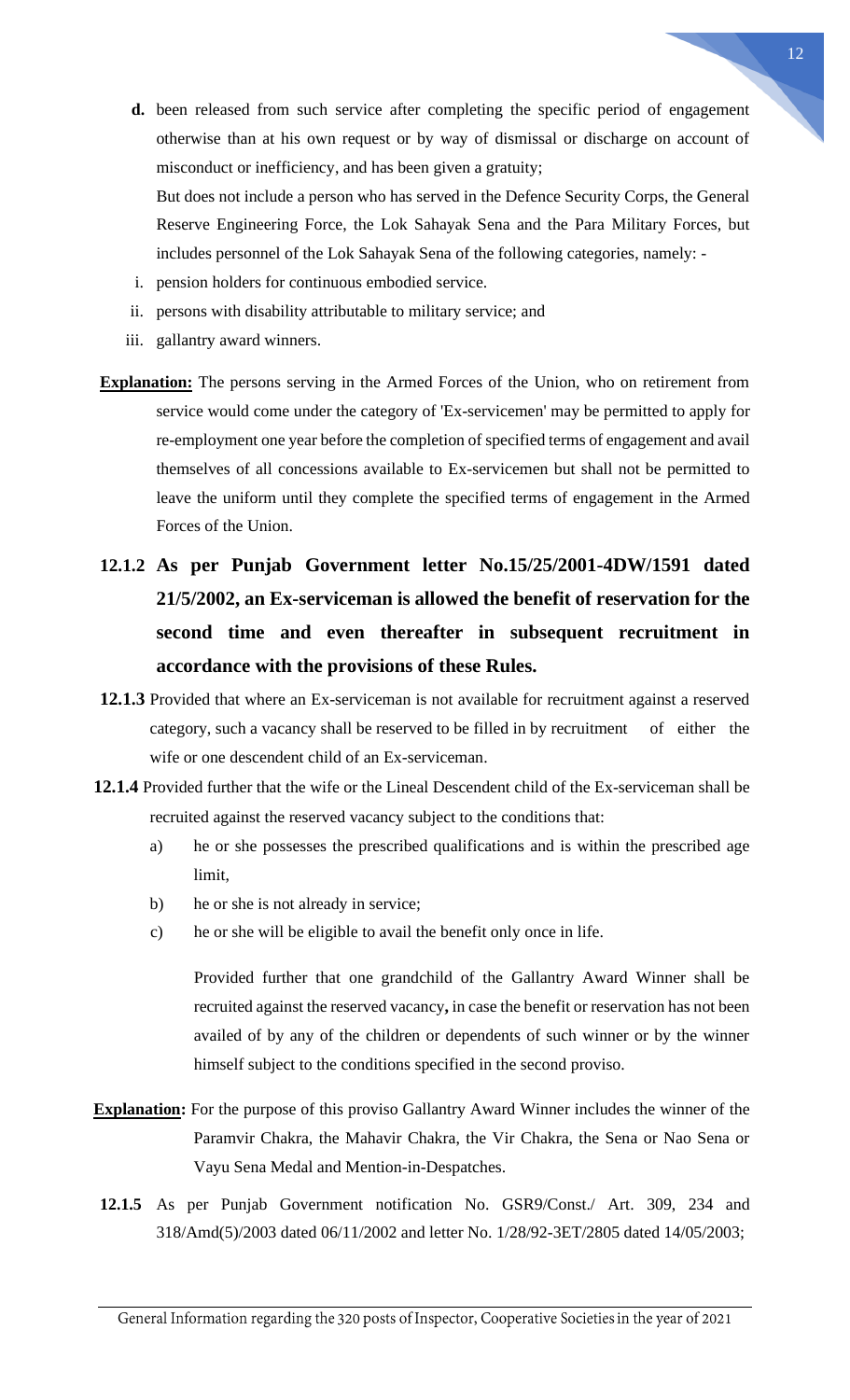married up to the date of the issue of the appointment letter."

b) "Wife" shall include the widow of an Ex-serviceman, provided she has not re-

a) "Lineal Descendent" means sons/daughters (married/un-married/ widowed/legally

divorced) of the re-employed/ unemployed Ex-Serviceman.

- c) In any case, including the case where the Ex-Serviceman has died, his sons/daughters shall be treated as "Lineal descendent" only if a certificate to this effect has been issued by the authority appointed by the Government.
- **12.1.6** Ex-servicemen should be of Punjab domicile and they should submit a Punjab Resident Certificate from the competent authority, failing which would result in of their candidature would be cancelled.

#### <span id="page-12-0"></span>**Definition of War Hero**

- **(i)** "War hero" means a defence services personnel or a para-military forces personnel, who is a bona fide resident of Punjab State and has been killed or discharged from service on account of disability suffered by him on or after 1st January, 1999, while fighting in a war declared so by Government of India, in operations in Kargil or any other sector in J & K in the ongoing conflict with Pakistan or in any other operations which may be notified by the State Government to have been undertaken for preserving the unity and integrity of the Country ; or
- **(ii)** A defence services personnel or a para-military forces personnel who was a *bona fide* resident of Punjab State and was posthumously decorated with Parmvir Chakra, Mahavir Chakra or Vir Chakra: provided that,-
	- (a) In exceptional instances, the cases of such War Heroes may also be covered, with the prior approval of the Department of Personnel who though not *bona fide* residents of Punjab State are yet closely connected to the State of Punjab;
	- (b) In the case of War Heroes, falling in the category (ii) above, the benefits to be given by the State Government will be restricted only to first generation dependent member/next of the kin.
	- **Note.-** The Government reserves the right to include any other category of Awardees for the purpose of providing employment to the category of War Heroes, as may be notified.

#### <span id="page-12-1"></span>**12.2 SON/DAUGHTER/GRAND SON/GRAND DAUGHTER OF FREEDOM FIGHTERS (PUNJAB)**

- **i)** Candidates claiming to be son/daughter/grandson/granddaughter of Freedom Fighters are required to submit a certificate issued by the competent authority (i.e., Deputy Commissioner of the district concerned) as per Punjab Government Instructions No. 9(13)- 3PII-84/5822 dated 4/4/1985, No. 7(135)-8P-II-83/10120 dated 19/6/1991 and No. 4-13- 8PII-97/10112 dated 22/8/1997.
- **ii)** Only those Freedom Fighters and their son/daughter/grand-son/grand-daughter are eligible for consideration for reservation under this category who:
	- **a)** belong to the State of Punjab; and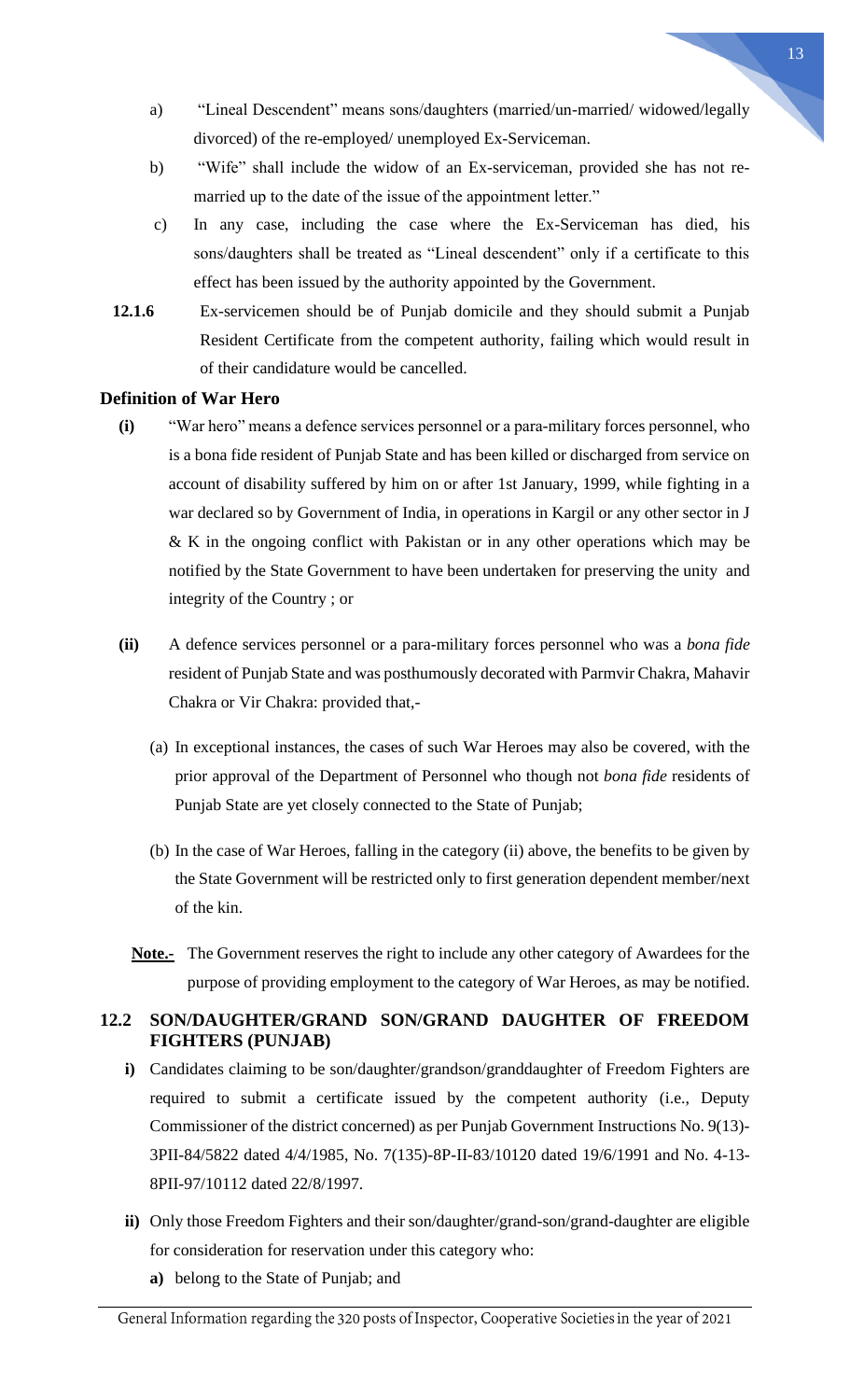- **b)** have either been granted a Freedom Fighter pension by the Punjab Government or have been awarded Tamra Patra by the Government of India; or
- **c)** are otherwise eligible for the grant of Freedom Fighter pension and Tamra Patra but for any reason whatsoever did not apply for Freedom Fighter pension and Tamra Patra but can obtain Freedom Fighter certificate or son/daughter/grand-son/grand-daughter of Freedom Fighter certificate from the General Administration (Political wing) of the Punjab Government.

#### <span id="page-13-0"></span>**12.3 SPORTS PERSON (PUNJAB)**

**12.3.1** A candidate can claim reservation under the Sports Person category only if:

- a) He/ She belongs to the State of Punjab; and
- b) that he/ She has won Gold, Silver or Bronze Medal in Senior National Championship or National Games in team or individual events while representing the State of Punjab in such sports events as have been conducted by such respective National Sports federations as are affiliated or recognized to the Indian Olympic Association;

#### OR

- c) He/ She has won first, second or third position in team or individual events and/or he/she has won Gold or Silver or Bronze Medal, at International Sports meets, conducted by Sports Federation affiliated or recognized by the International Olympic Committee or by the International Olympic Committee itself.
- **12.3.2** If candidate belongs to Sports Person, Punjab Category, an attested copy of Gradation Certificate strictly in accordance with the Punjab Sportsman Rules, 1988 amended **as per Government of Punjab, Department of Personnel (Personnel Policies-I Branch) Notification No. GSR 40/Const./ Art.309/Amd. (2)/2020 dated 20/07/2020** issued by the competent authority should be attached with the application form.
- **12.3.3** Director Sports, Punjab is the competent authority to issue Sports Gradation Certificate and any other Sports Certificate issued by any other authority will not be accepted a valid Certificate for claim of reservation under the Sports Person, Punjab Category.
- **12.3.4** Applicants claiming reservation under Sports Person, Punjab Category must submit Punjab Resident Certificate from the competent authority, failing which would result in cancellation of their candidature.

#### <span id="page-13-1"></span>**12.4 WIDOWS AND CERTAIN OTHER CATEGORIES OF WOMEN**

The definitions as per Government Instructions issued vide letter No. 1/50/83-5PP (1368)/3454 dated 23-4-1984 as amended from time to time the widows and certain other categories of women for reservation in employment is as under:

- (a) Widows;
- (b) Women who are legally separated from their husbands or have been divorced;
- (c) Women whose husbands have been ordered by Civil or Criminal Courts to pay maintenance to them;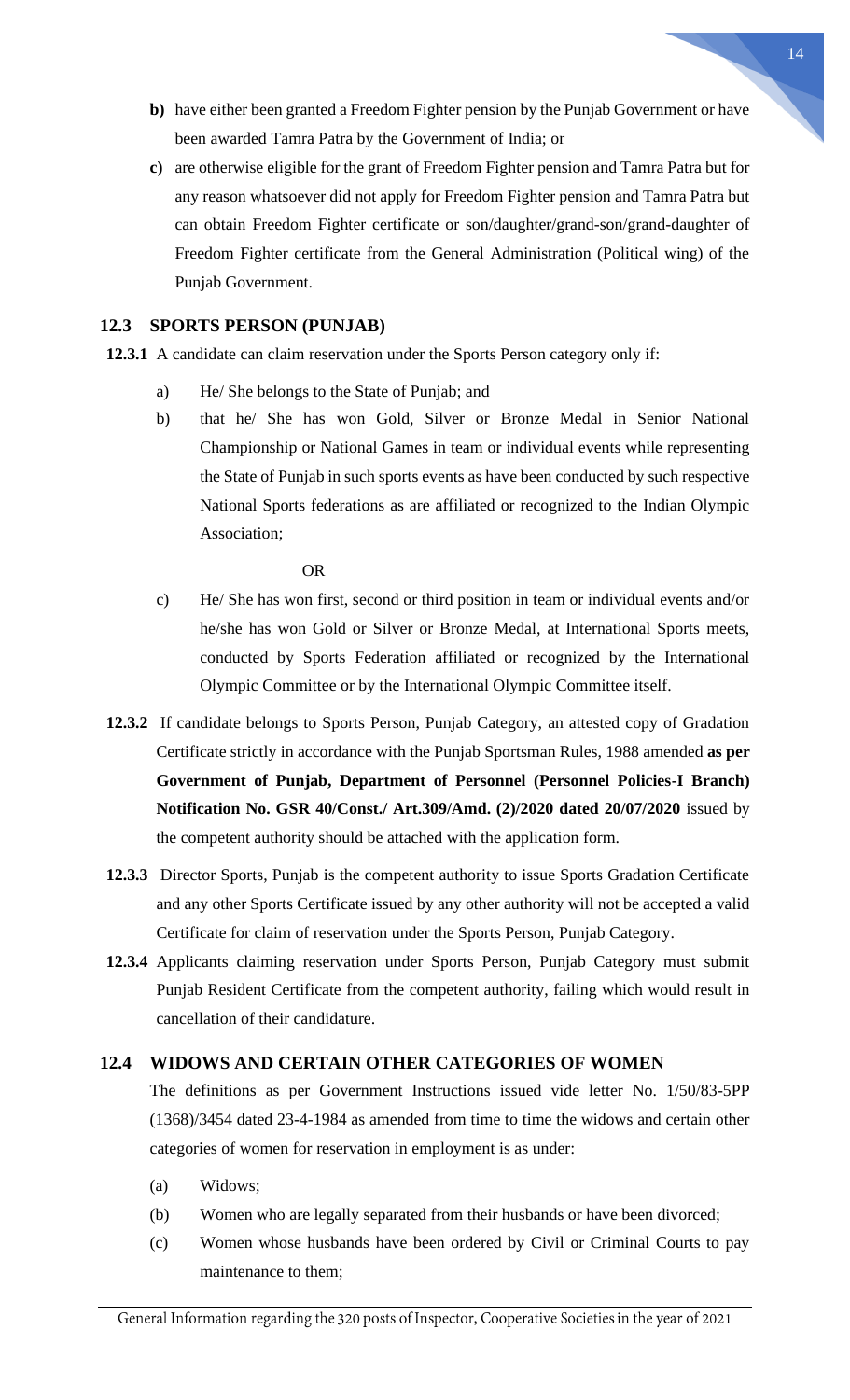15

- (d) Women whose husbands have remarried; and
- (e) Wives of serving military personnel or those who are disabled while in military service.

#### <span id="page-14-0"></span>**12.5 PERSONS WITH DISABILITIES, (PUNJAB)**

As per the Instructions of Government of Punjab, Department of Social Security and Women and Child Development issued vide letter No. 1/1/2017-3DC/1588894/1 dated 03- 10-2019, the reservation for disabled persons under Section 34 of the Right of Persons with Disabilities Act, 2016 is as under:

| Sr. No         | <b>Type of Disability</b>                                                                                                                                                                             | Percentage |
|----------------|-------------------------------------------------------------------------------------------------------------------------------------------------------------------------------------------------------|------------|
|                |                                                                                                                                                                                                       |            |
| 1              | Blindness and $Low - Vision;$                                                                                                                                                                         | 1%         |
| 2              | Deaf and Hard of hearing;                                                                                                                                                                             | 1%         |
| 3              | Locomotor Disability (including Cerebral palsy, Leprosy cured,<br>Dwarfism, Acid attack victims and Muscular dystrophy);                                                                              | 1%         |
| $\overline{A}$ | Intellectual disability (including Autism and Specific learning<br>disability), and Mental illness;<br>OR<br>Multiple disabilities specified in Serial No. 1 to 4 above,<br>including deaf blindness. | 1%         |

# **For definition of the above-mentioned categories, please refer the Schedule appended to the Right of Persons with Disabilities Act 2016 attached as Annexure-II.**

- **a)** For persons with disability, compensatory time of 20 minutes per hour is allowed.
- **b)** Persons with disability (with 40% or more disability) who apply for scribe in a prescribed format attached as **Annexure-III**, compensatory time of 20 minutes per hour is allowed.
- **c)** The facility of Scribe would be allowed to any person with benchmark disability as defined under section 2(r) of the RPwD Act, 2016 and has limitation in writing including that of speed if so desired by him/her.

In case of person with benchmark disabilities in the category of blindness, locomotor disability (both arm affected BA) and cerebral palsy, the facility of scribe shall be given, if so desired by the person.

In case of other category of persons with benchmark disabilities, the provision of scribe can be allowed on production of a certificate to the effect that the person concerned has physical limitation to write, and scribe is essential to write examination on his behalf, from the Chief Medical Officer/Civil Surgeon/Medical Superintendent of a Government health care institution as per proforma at **Annexure-IV.**

**d)** Punjab Public Service Commission has framed a panel of scribes having qualification matriculation & above. The eligible candidates may request the PPSC for scribe, if needed alongwith submission of hardcopies of Online Application Form by **31/01/2022** in the office of PPSC. On receipt of request from the candidates, the candidate will be allotted scribe by PPSC, and he/she will be allowed to meet scribe 02 days before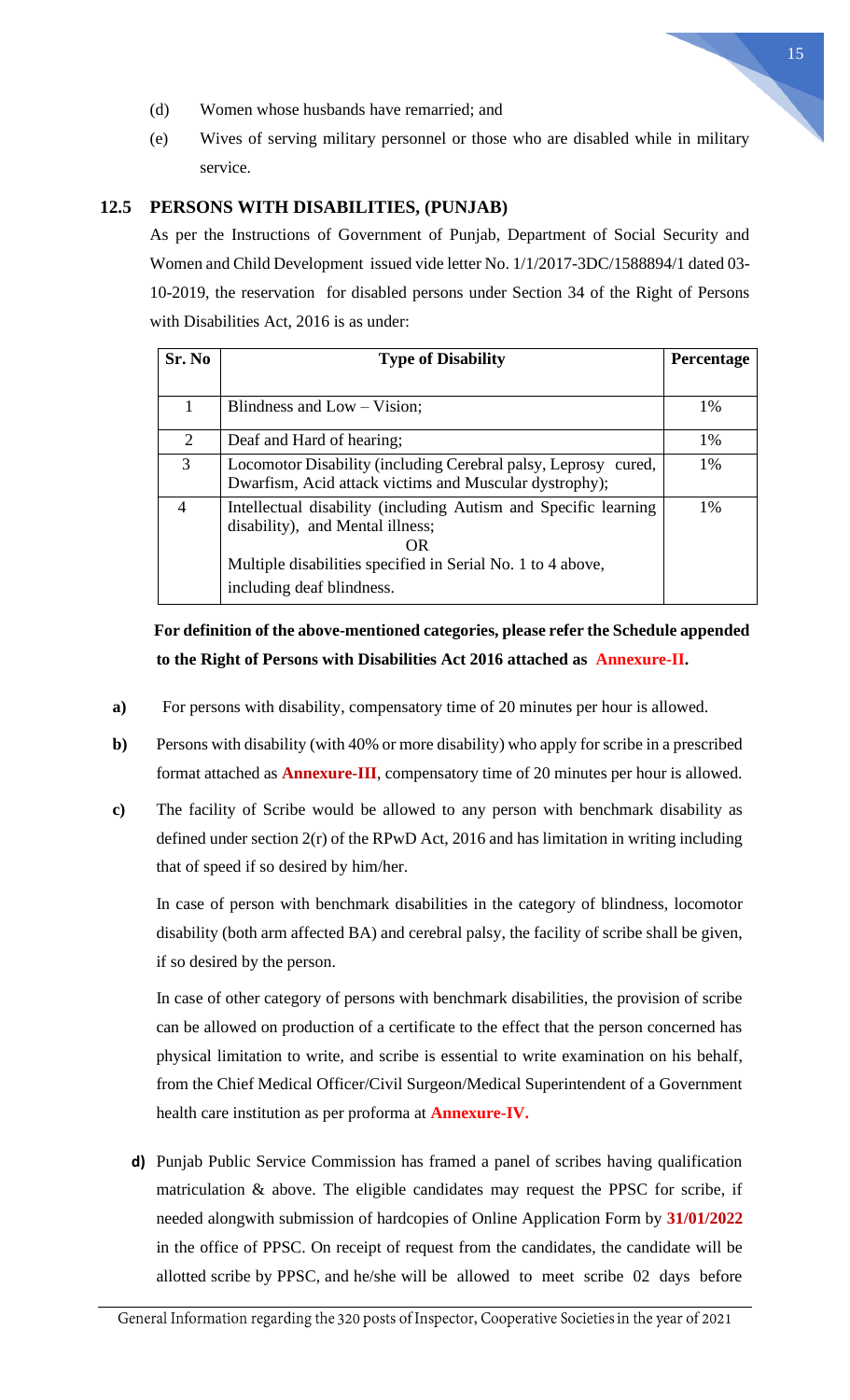the examination. However, if the candidate wants to bring his/her own scribe, the qualification of scribe should be one step below the minimum prescribed qualification for the post. The candidate opting for his/her own scribe should submit an affidavit annexed as **Annexure-V.**

Persons with disabilities must submit the hardcopies of Online Application Form alongwith Disability Certificate and request for scribe, if any and other eligibility documents at the reception counter of PPSC by **31/01/2022.**

#### <span id="page-15-0"></span>**12.6 SCHEDULED CASTES, (PUNJAB)/ SCHEDULED TRIBES**

The competent authorities for issuing Scheduled Castes/Scheduled Tribes certificates are:

- (a) District Magistrate/Additional District Magistrate/ Collector/Deputy Commissioner/ Additional Deputy Commissioner/ Deputy Collector/ Ist Class Stipen Dairy Magistrate/ City Magistrate/ Sub Divisional Magistrate/ Taluka Magistrate/ Executive Magistrate/Extra Assistant Commissioner (Not below the rank of Ist Class Stipen Dairy Magistrate);
- (b) Chief Presidency Magistrate/Additional Chief Presidency Magistrate/ Presidency Magistrate;
- (c) Revenue Officer not below the rank of Tehsildar;
- (d) Sub Divisional Officer (C) of the area where the candidate and or his family formally resides;
- (e) Administrator/Secretary to Administrator/Development Officer Lakshadweep Islands;
- (f) As per para-3 of Punjab Government Instructions No.  $1/8/2007$ -RC- $1/815$ , dated  $10<sup>th</sup>$ July, 2008, Head of Department or Head of Offices are competent to issue Scheduled Castes Certificates to those applicants whose parents are serving or residing in Chandigarh/Mohali on the basis of their parents service record.

#### <span id="page-15-1"></span>**12.7 BACKWARD CLASSES (PUNJAB)**

- **12.7.1** The candidates desiring to be considered for the Backward Classes category are required to submit a certificate as per Punjab Government letter No.1/41/93-RC-I/459 dated 17/1/1994, No. 1/41/93-RC-1/1597, dated 17-8-2005, No.1/41/93 – RC-I/209, dated 24/2/2009 and No.1/41/93-RC-I/609 dated 24/10/2013 in the Section of prescribed proforma.
- **12.7.2** The BC Certificate in proforma other than the prescribed proforma will not be accepted. The candidates belonging to Backward Classes are required to attach a declaration (as per **Annexure-VI**) along with Backward Class certificate that no change occurred in their status and they do not fall in the section of creamy-layer as per Government letter No. 10/9/2009-RCI/62 Dated 08/1/2010.
- **12.7.3** The Competent Authorities to issue the necessary certificate are:
	- a) Deputy Commissioner
	- b) Additional Deputy Commissioner
	- c) Sub-Divisional Magistrate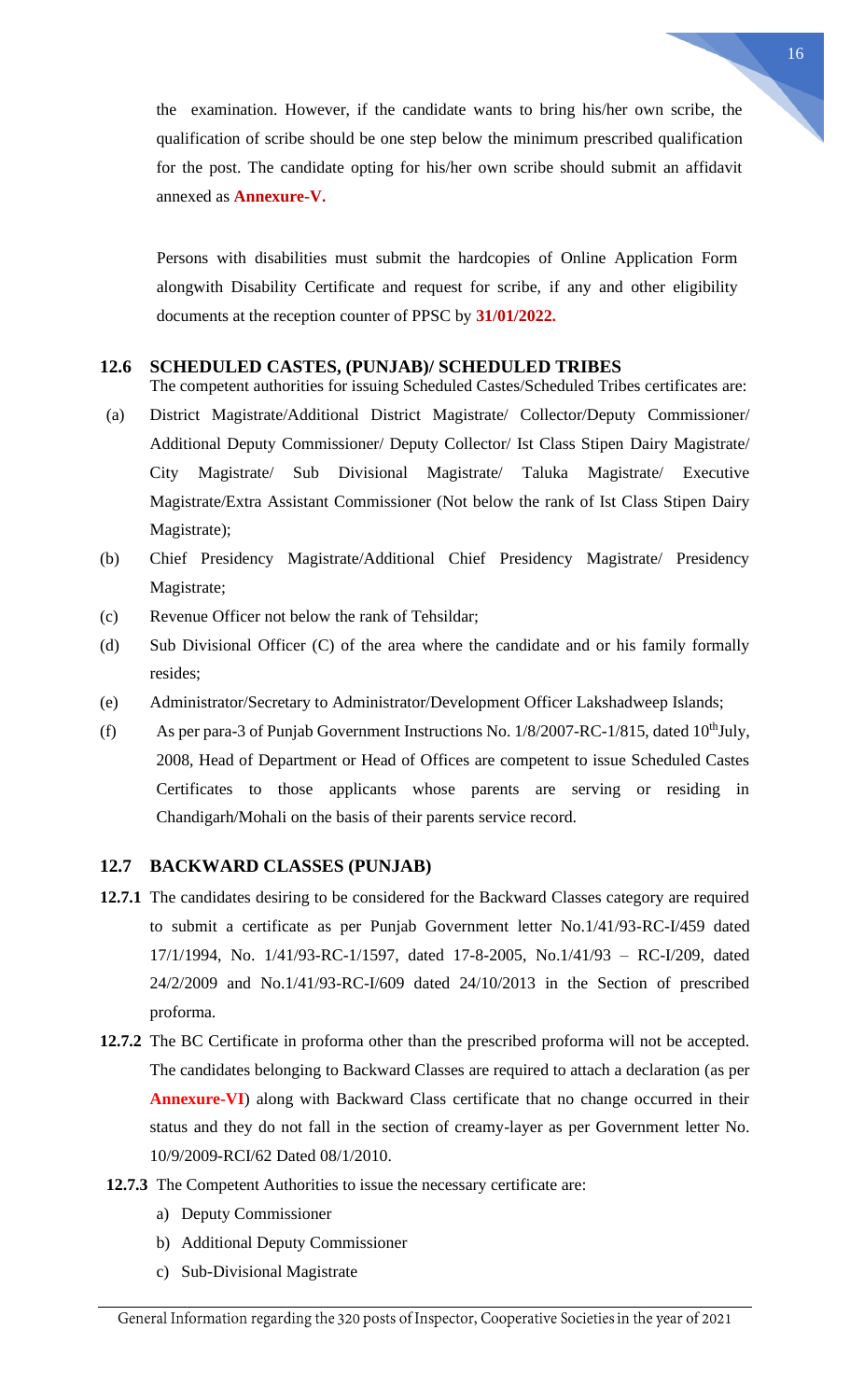

- d) Executive Magistrate (PCS Officers only)
- e) Tehsildar

#### <span id="page-16-0"></span>**12.8 ECONOMICALLY WEAKER SECTIONS (EWS)**

- **12.8.1** Residents of Punjab belonging to Economically Weaker Sections (whose family income is less than Rs. 8.00 lacs per annum) who are not covered under the existing scheme of reservation for Scheduled Castes and Backward Classes.
- **12.8.2** The reservation will be provided in respect of all Direct Recruitment vacancies in all the Departments/ Boards/Corporations/ Local Bodies of the State of Punjab.
- **12.8.3** "Family" for this purpose will include the person who seeks benefit of reservation, his/her parents, siblings below the age of 18 years, as also his/her spouse and children below the age of 18 years.
- **12.8.4** "Income" will include all sources for the financial year prior to the year of application. Further, a person will be excluded whose family owns/possesses any of the following assets:
	- **a)** 5 acres of Agricultural Land and above;
	- **b)** Residential flat of 1000 sq.ft. and above;
	- **c)** Residential plot of 100 sq. yards and above in notified municipalities/nagar panchayats;
	- **d)** Residential plot of 200 sq. yards and above in other than the notified municipalities/nagar panchayats.
- **NOTE-** Recruitment of EWS category will be governed as per the notification of Government of Punjab issued vide letter No 1/3/2019-RCI/196 dated 18/03/2021.
	- **Note: (1) For any General query, candidates may contact the Commission's Office on telephone number 0175-5014825, 5014829 & 5014831 or by sending email with subject as "GENERAL QUERY REGARDING THE POST OF INSPECTOR, COOPERATIVE SOCIETIES" [cooperativeppsc320@gmail.com.](mailto:cooperativeppsc320@gmail.com)**
	- **Note: (2) Candidates are advised in their own interest to apply using Online Application Form much before the closing date and not to wait till the last date to avoid congestion on the web server on account of heavy load on Internet/Website.**
	- **Note: (3) Candidates are advised to go through the 'General Information for the candidates' and 'Instructions for filling Online Application Form' carefully before filling up Online Application Form. The Commission will not be responsible for any consequence arising out of incorrect filling up of Application.**

 **Sd/- Sd/- Secretary (Examinations) Punjab Public Service Commission Patiala**

**Dated : 01/12/2021**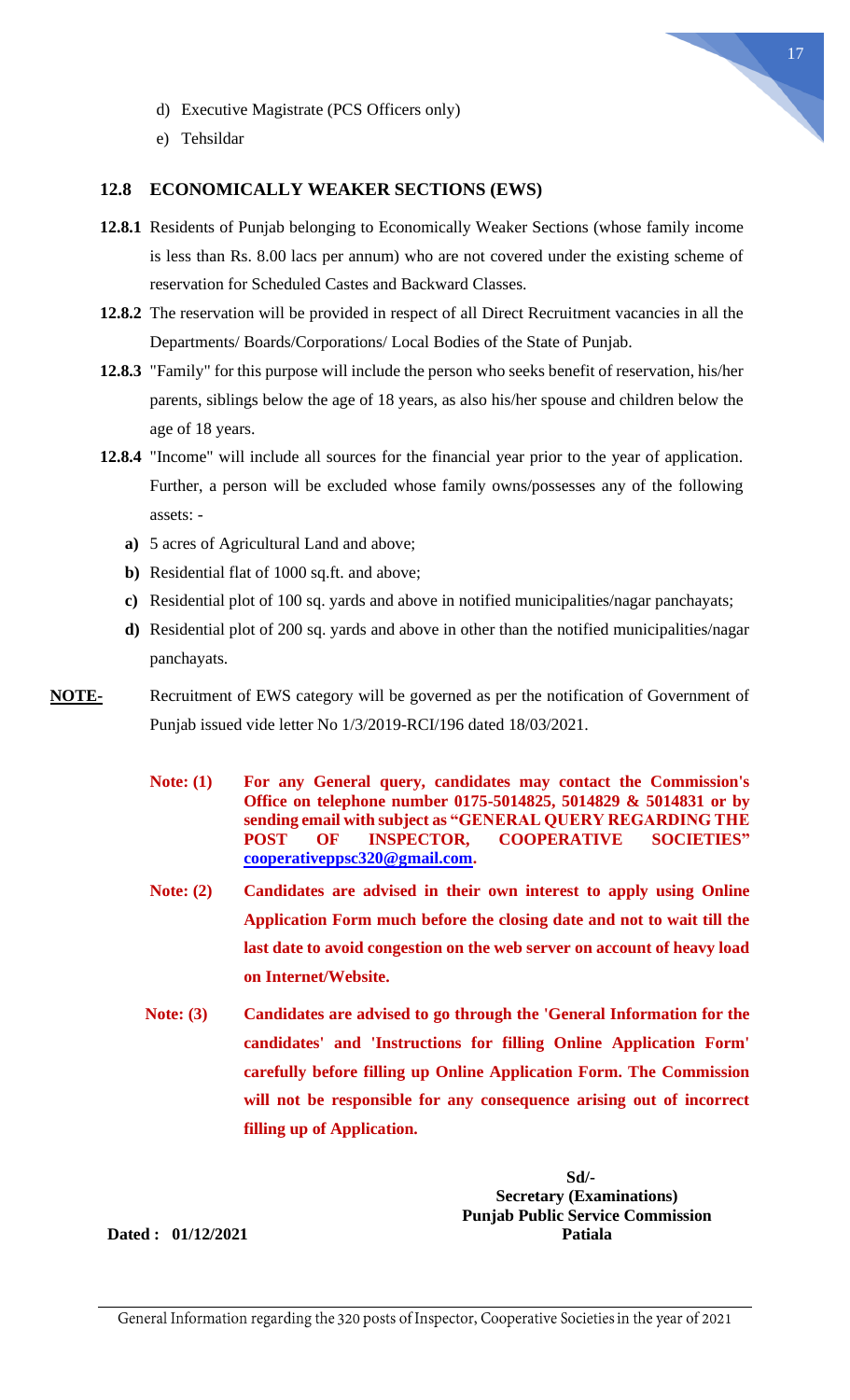## <span id="page-17-0"></span>**ANNEXURE (I) – Reservation of Posts for Women**

8. 11/5/2017-18813881)/2594 ਪੰਜਾਬ ਸਤਕਾਰ ਸਮਾਜਿਕ ਸੁਰੱਖਿਆ ਅਤੇ ਇਸਤਰੀ ਤੇ ਬਾਲ ਵਿਕਾਸ ਵਿਭਾਗ (प्रानस्थि मुर्वेशिय प्राच)

ਸੇਵਾ ਵਿਖੇ

ਪੰਜਾਬ ਦੇ ਸਮੂਹ ਵਿਭਾਗਾਂ ਦੇ ਮੁੱਖੀ, ਰਜਿਸਟਰਾਰ, ਪੰਜਾਬ ਅਤੇ ਹਰਿਆਣਾ ਹਾਈ ਕੋਰਟ, ਡਵੀਜ਼ਨਾਂ ਦੇ ਕਮਿਲਨਰ, ਡਿਪਟੀ ਕਮਿਲਨਰਜ਼ ਅਤੇ ਜਿਲ੍ਹਿਆਂ ਦੇ ਸੈਸ਼ਨ ਜੱਜ।  $2 - 6 - 10 - 20.30$ ਮਿਤੀ, ਚੰਡੀਗੜ੍ਹ The Punjab Civil Services (Reservation of Posts for Women) Rules, 2020.

रिस

v.

4

ਸ਼ੀਮਾਨ ਜੀ.

ਮੈਨੂੰ ਹਦਾਇਤ ਹੋਈ ਹੈ ਕਿ ਮੈਂ Notification No. G.S.R.87/Const./Arts.309 and 15/2020, dated the 21<sup>e</sup> October, 2020, containing the Punjab Civil Services (Reservation of Posts for Women) Rules, 2020 ਦੀ ਕਾਪੀ (ਨਾਲ ਨੰਬੀ) ਆਪ ਜੀ ਨੂੰ ਅਗਲੇਰੀ ਲੋੜੀਂਦੀ ਕਾਰਵਾਈ ਹਿੰਡ ਭੇਜਾਂ।

> ਵਿਸ਼ਵਾਸਪ*ੀ* ਭਰ ストレン る (ਨਰਿੰਦਰ ਕੋਰ)<sup>24</sup> ਮ<sup>ਾ</sup>ਅ

ਇਸ ਦਾ ਇੱਕ ਉਤਾਰਾ ਹੇਠ ਜ਼ਿੱਖਿਆਂ ਨੂੰ (ਸਮੇਤ ਉਕਤ ਰੂਲਜ਼ ਦੀ ਕਾਪੀ) ਸੂਚਨਾ ਅਤੇ ਅਗਲੇਗੇ ਲੋੜੀਂਦੀ ਕਾਰਵਾਲੀ ਹਿੱਤ ਭੇਜਿਆ ਜਾਂਦਾ ਹੈ-

- 1. ਸਕੱਤਰ/ਮੁੱਖ ਸਕੱਤਰ, ਪੰਜਾਬ ਸਰਕਾਰ;
- 2. ਸਪੈਸ਼ਲ ਸਕੱਤਰ/ਮੁੱਖ ਪ੍ਰਮੁੱਖ ਸਕੱਤਰ, ਮੁੱਖ ਮੰਤਰੀ, ਪੰਜਾਬ।
- .<br>3. ਸਮੂਹ ਵਧੀਕ ਮੁੱਖ ਸਕੱਤਰ/ਵਿੱਤੀ ਕਮਿਸ਼ਨਰਜ਼/ਪ੍ਰਮੁੱਖ ਸਕੱਤਰ ਅਤੇ ਪ੍ਰਬੰਧਕੀ ਸਕੱਤਰ, ਪੰਜਾਬ ਸਰਕਾਰ।

<u>মহিত হি</u> ਰ ਸਮਾਜਿਕ ਸੁਰੀ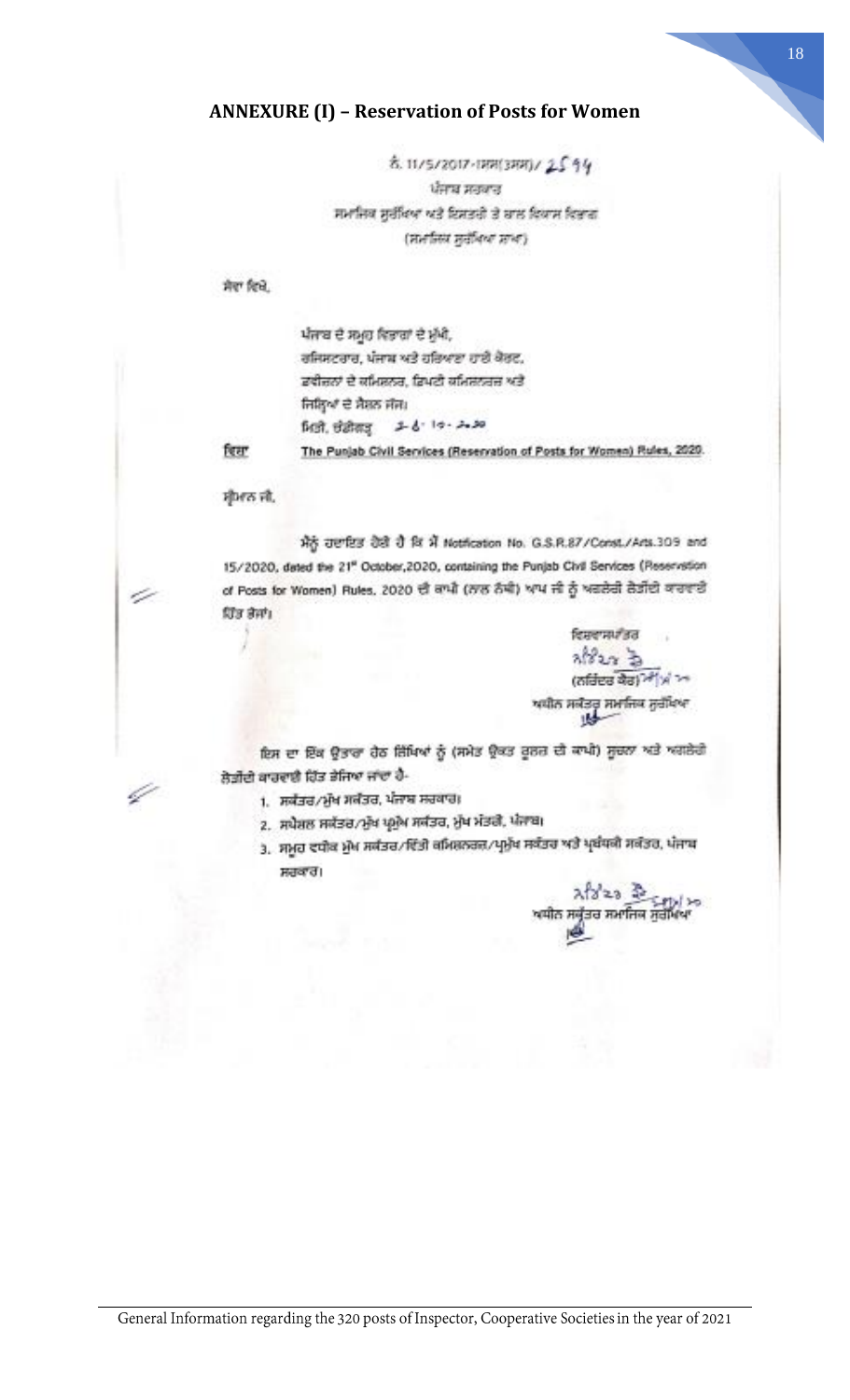# <span id="page-18-0"></span>**ANNEXURE (II)- The Schedule for Specified Disability**

## THE SCHEDULE [See clause (zc) of section 2] SPECIFIED DISABILITY

1. Physical disability. —

A. Locomotor disability (a person's inability to execute distinctive activities associated with movement of self and objects resulting from affliction of musculoskeletal or nervous system or both), including—

(a) "leprosy cured person" means a person who has been cured of leprosy but is suffering from—

(i) loss of sensation in hands or feet as well as loss of sensation and paresis in the eye and eye-lid but with no manifest deformity;

(ii) manifest deformity and paresis but having sufficient mobility in their hands and feet to enable them to engage in normal economic activity;

(iii) extreme physical deformity as well as advanced age which prevents him/her from undertaking any gainful occupation, and the expression "leprosy cured" shall construed accordingly;

(b) "cerebral palsy" means a Group of non-progressive neurological condition affecting body movements and muscle coordination, caused by damage to one or more specific areas of the brain, usually occurring before, during or shortly after birth;

(c) "dwarfism" means a medical or genetic condition resulting in an adult height of 4 feet 10 inches (147 centimeters) or less;

(d) "muscular dystrophy" means a group of hereditary genetic muscle disease that weakens the muscles that move the human body and persons with multiple dystrophy have incorrect and missing information in their genes, which prevents them from making the proteins they need for healthy muscles. It is characterised by progressive skeletal muscle weakness, defects in muscle proteins, and the death of muscle cells and tissue;

(e) "acid attack victims" means a person disfigured due to violent assaults by throwing of acid or similar corrosive substance.

B. Visual impairment—

(a) "blindness" means a condition where a person has any of the following conditions, after best correction—

(i) total absence of sight; or

(ii) visual acuity less than 3/60 or less than 10/200 (Snellen) in the better eye with best possible correction; or

(iii) limitation of the field of vision subtending an angle of less than 10 degree.

(b) "low-vision" means a condition where a person has any of the following conditions, namely:—

(i) visual acuity not exceeding 6/18 or less than 20/60 upto 3/60 or upto 10/200 (Snellen) in the better eye with best possible corrections; or

(ii) limitation of the field of vision subtending an angle of less than 40 degree up to 10 degree.

C. Hearing impairment —

- (a) "deaf" means persons having 70 DB hearing loss in speech frequencies in both ears;
- (b) "hard of hearing" means person having 60 DB to 70 DB hearing loss in speech frequencies in both ears;
- D. "speech and language disability" means a permanent disability arising out of conditions such as laryngectomy or aphasia affecting one or more components of speech and language due to organic or neurological causes.
- 2. Intellectual disability, a condition characterised by significant limitation both in intellectual functioning (reasoning, learning, problem solving) and in adaptive behaviour which covers a range of every day, social and practical skills, including—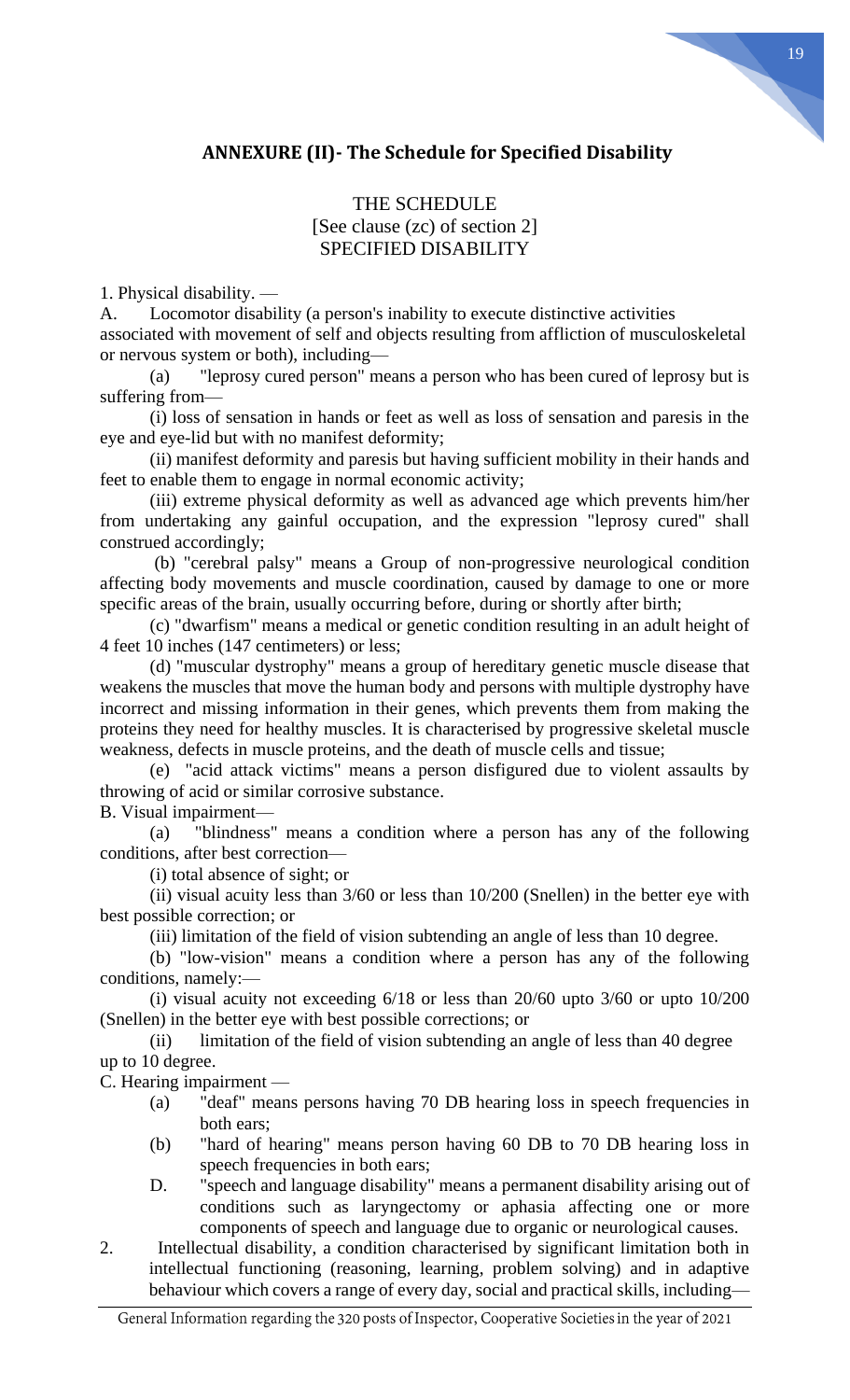(a) "specific learning disabilities" means a heterogeneous group of conditions wherein there is a deficit in processing language, spoken or written, that may manifest itself as a difficulty to comprehend, speak, read, write, spell, or to do mathematical calculations and includes such conditions as perceptual disabilities, dyslexia, dysgraphia, dyscalculia, dyspraxia and developmental aphasia;

(b) "autism spectrum disorder" means a neuro-developmental condition typically appearing in the first three years of life that significantly affects a person's ability to communicate, understand relationships and relate to others, and is frequently associated with unusual or stereotypical rituals or behaviours.

3. Mental behaviour,—

"mental illness" means a substantial disorder of thinking, mood, perception, orientation or memory that grossly impairs judgment, behaviour, capacity to recognise reality or ability to meet the ordinary demands of life, but does not include retardation which is a condition of arrested or incomplete development of mind of a person, specially characterised by subnormality of intelligence.

- 4. Disability caused due to—
	- (a) chronic neurological conditions, such as—

(i) "multiple sclerosis" means an inflammatory, nervous system disease in which the myelin sheaths around the axons of nerve cells of the brain and spinal cord are damaged, leading to demyelination and affecting the ability of nerve cells in the brain and spinal cord to communicate with each other;

(ii) "parkinson's disease" means a progressive disease of the nervous system marked by tremor, muscular rigidity, and slow, imprecise movement, chiefly affecting middle-aged and elderly people associated with degeneration of the basal ganglia of the brain and a deficiency of the neurotransmitter dopamine.

(b) Blood disorder—

(i) "haemophilia" means an inheritable disease, usually affecting only male but transmitted by women to their male children, characterised by loss or impairment of the normal clotting ability of blood so that a minor would may result in fatal bleeding;

(ii) "thalassemia" means a group of inherited disorders characterised by reduced or absent amounts of haemoglobin.

(iii) "sickle cell disease" means a hemolytic disorder characterised by chronic anemia, painful events, and various complications due to associated tissue and organ damage; "hemolytic" refers to the destruction of the cell membrane of red blood cells resulting in the release of hemoglobin.

5. Multiple Disabilities (more than one of the above specified disabilities) including deaf blindness which means a condition in which a person may have combination of hearing and visual impairments causing severe communication, developmental, and educational problems.

6. Any other category as may be notified by the Central Government.

DR. G. NARAYANA RAJU, Secretary to the Government of India.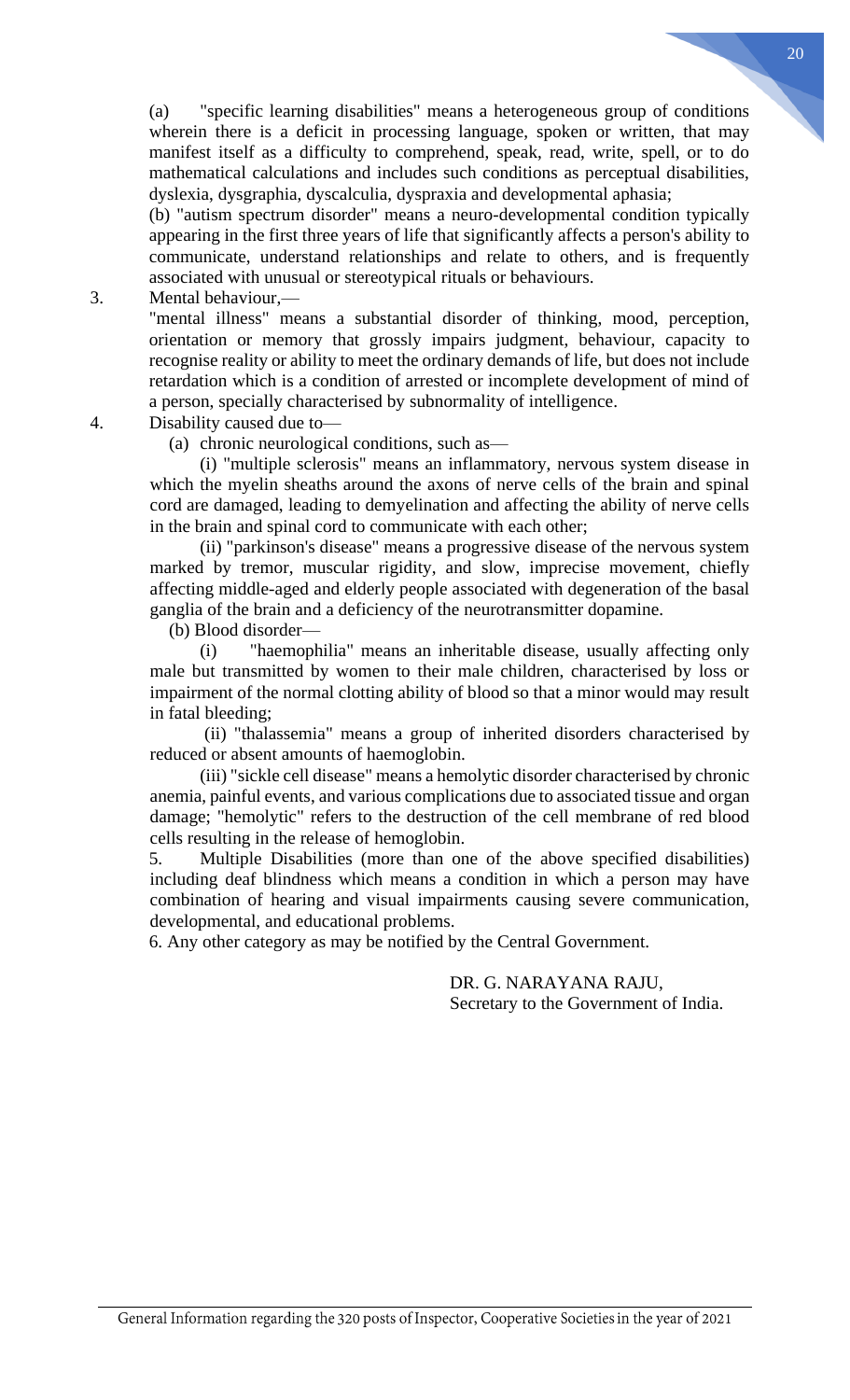# **ANNEXURE (III)- Performa For Scribe**

# <span id="page-20-0"></span>**PUNJAB PUBLIC SERVICE COMMISSION, PATIALA**

^^^^^^^^^^^^^^^^^^^^^^^^^^^^^^^^^^^^^^^^^^^^^^^^^^^^^^^^^^

Recruitment of ........... Post/Posts of .......................................................... in the

department of .............................., Government of Punjab.

# **SCRIBE**

Valid for

Examination Centre Name:

Name: The Photo of the Contract of the Photo Photo Photo

Scribe for Roll No: .............

 The above-mentioned scribe has been allowed by Punjab Public Service Commission Patiala for the Candidate ................................& bearing Roll No.......

> **Superintendent** (Examinations)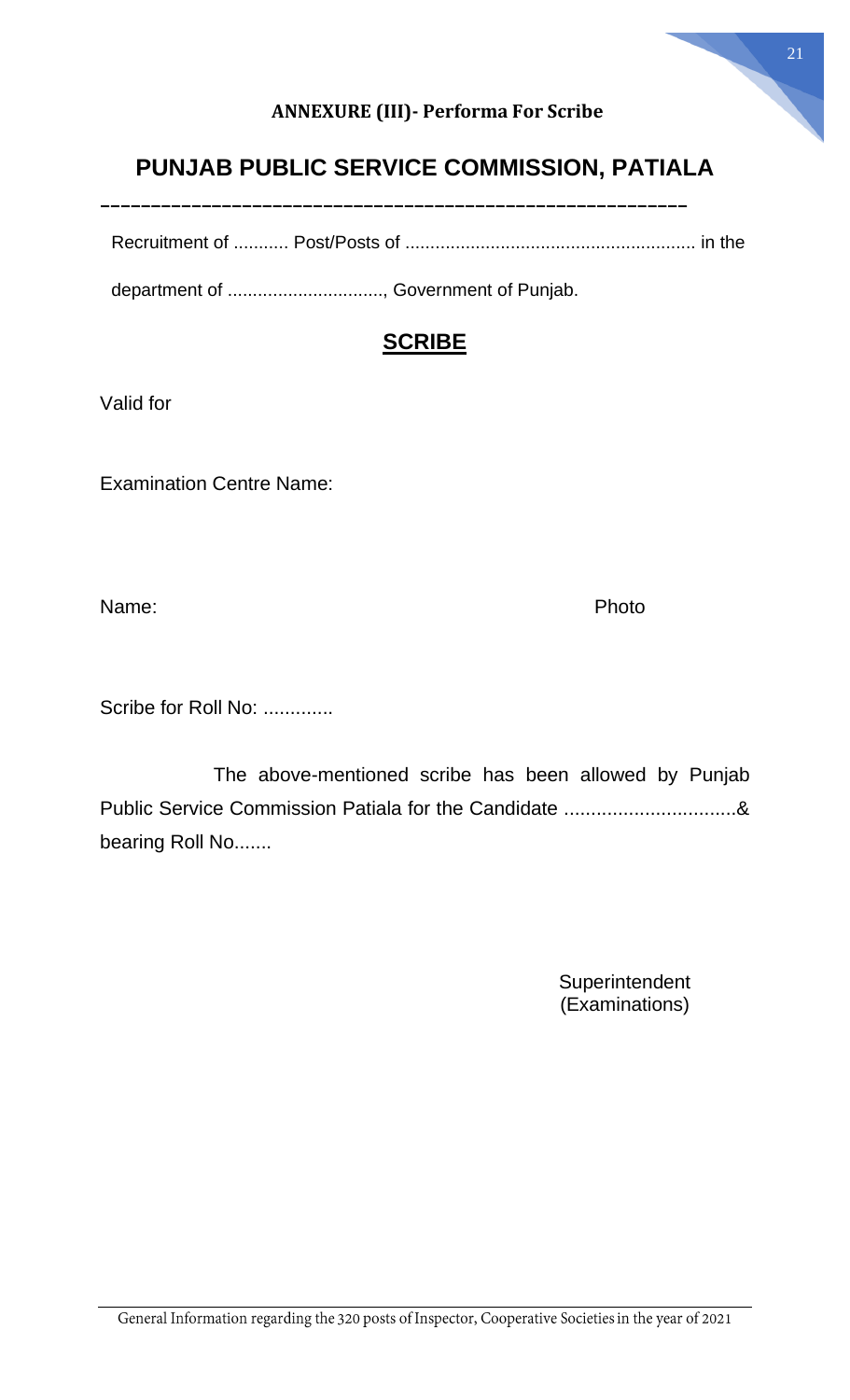# <span id="page-21-0"></span>**ANNEXURE (IV) - Certificate regarding Physical limitation in an examinee to write**

|  | This is to certify that, I have examined Mr/Ms/Mrs               |  |  |  |                          |  |
|--|------------------------------------------------------------------|--|--|--|--------------------------|--|
|  | ___________________________________ (name of the candidates with |  |  |  |                          |  |
|  | disability), a person with $\_{\_$                               |  |  |  |                          |  |
|  | percentage of disability as mentioned in the certificate of      |  |  |  |                          |  |
|  | disability), $S/O/D/O$ ___________________ a resident of         |  |  |  |                          |  |
|  | ______________________________                                   |  |  |  | (Village/District/State) |  |
|  | and to state that he/she has physical limitation which hampers   |  |  |  |                          |  |

his/her writing capabilities owing to his/her disability.

**Signature** 

Chief Medical Officer/Civil Surgeon/ Medical Superintendent of a

government health care institution

Name and Designation

Name of Government Hospital/Health care centre with seal

Place:

Date:

**Note:** Certificate should be given by a specialist of the relevant stream/disability (e.g., Visual impairment - Ophthalmologist, Locomotor disability - Orthopaedic specialist/PMR).

22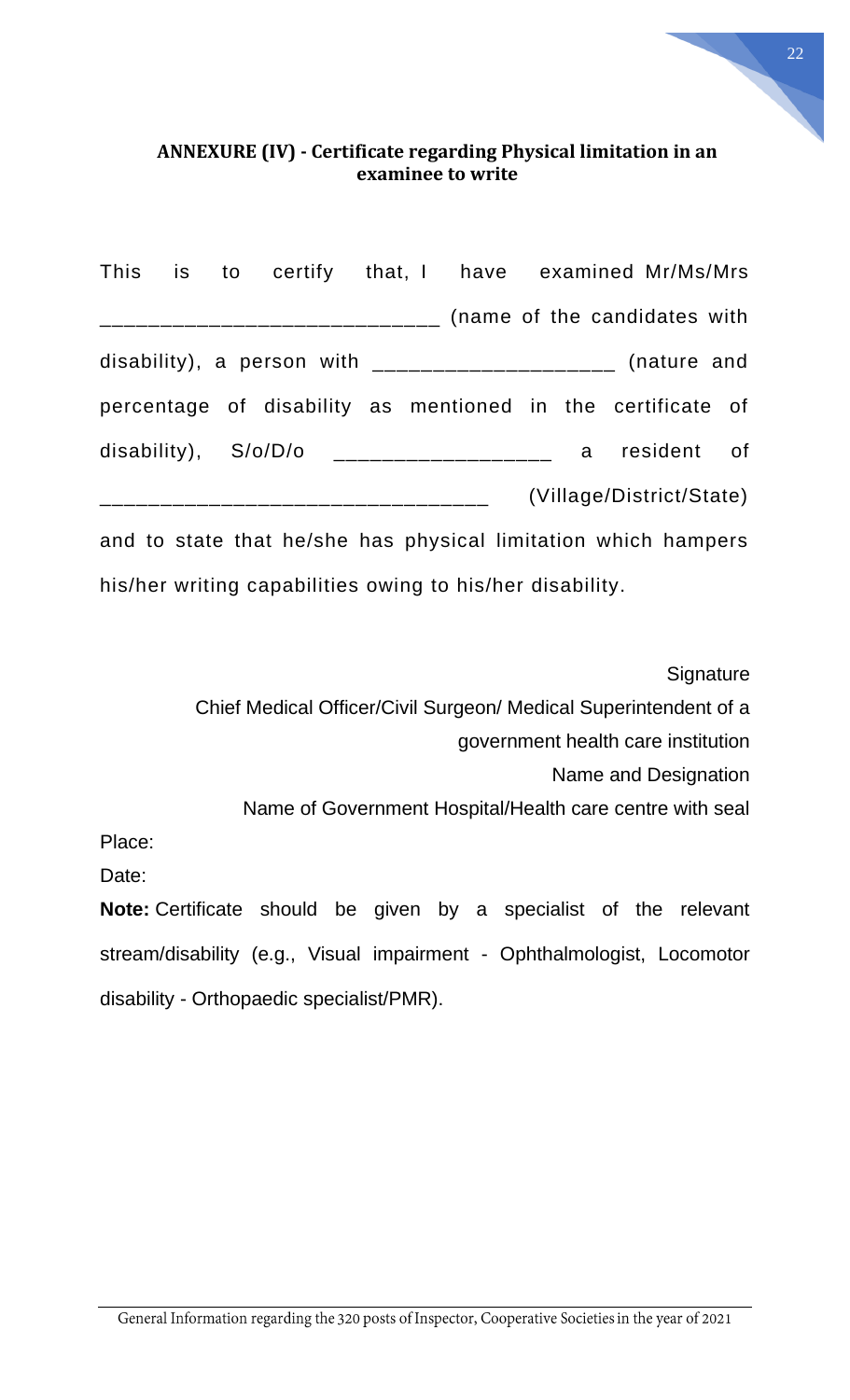# <span id="page-22-0"></span>**ANNEXURE (V)- Affidavit by Candidate for Scribe**

23

# **AFFIDAVIT**

|     |              |                                |  |  | <sub>a</sub>                               |  | candidate | with |
|-----|--------------|--------------------------------|--|--|--------------------------------------------|--|-----------|------|
|     |              |                                |  |  | (name of the disability) appearing for the |  |           |      |
|     |              |                                |  |  | (name of the examination) bearing          |  |           |      |
|     | (name of the |                                |  |  |                                            |  |           |      |
|     |              |                                |  |  |                                            |  |           |      |
| the |              | State).<br>qualification<br>My |  |  |                                            |  |           |      |
| is  |              |                                |  |  |                                            |  |           |      |
|     |              |                                |  |  |                                            |  | (name of  |      |

the scribe) will provide the service of scribe for the undersigned for taking the aforesaid examination.

I do hereby undertake that his qualification is\_\_\_\_\_\_\_\_\_\_\_\_\_\_\_\_\_\_\_\_\_\_\_\_\_\_\_\_\_\_\_\_\_ In case, subsequently it is found that his/her qualification is not as declared by the undersigned and is beyond my qualification. I shall forfeit my right to the post and claims relating thereto.



(Signature of Scribe) (Signature of the candidate with Disability)

Place:

Date: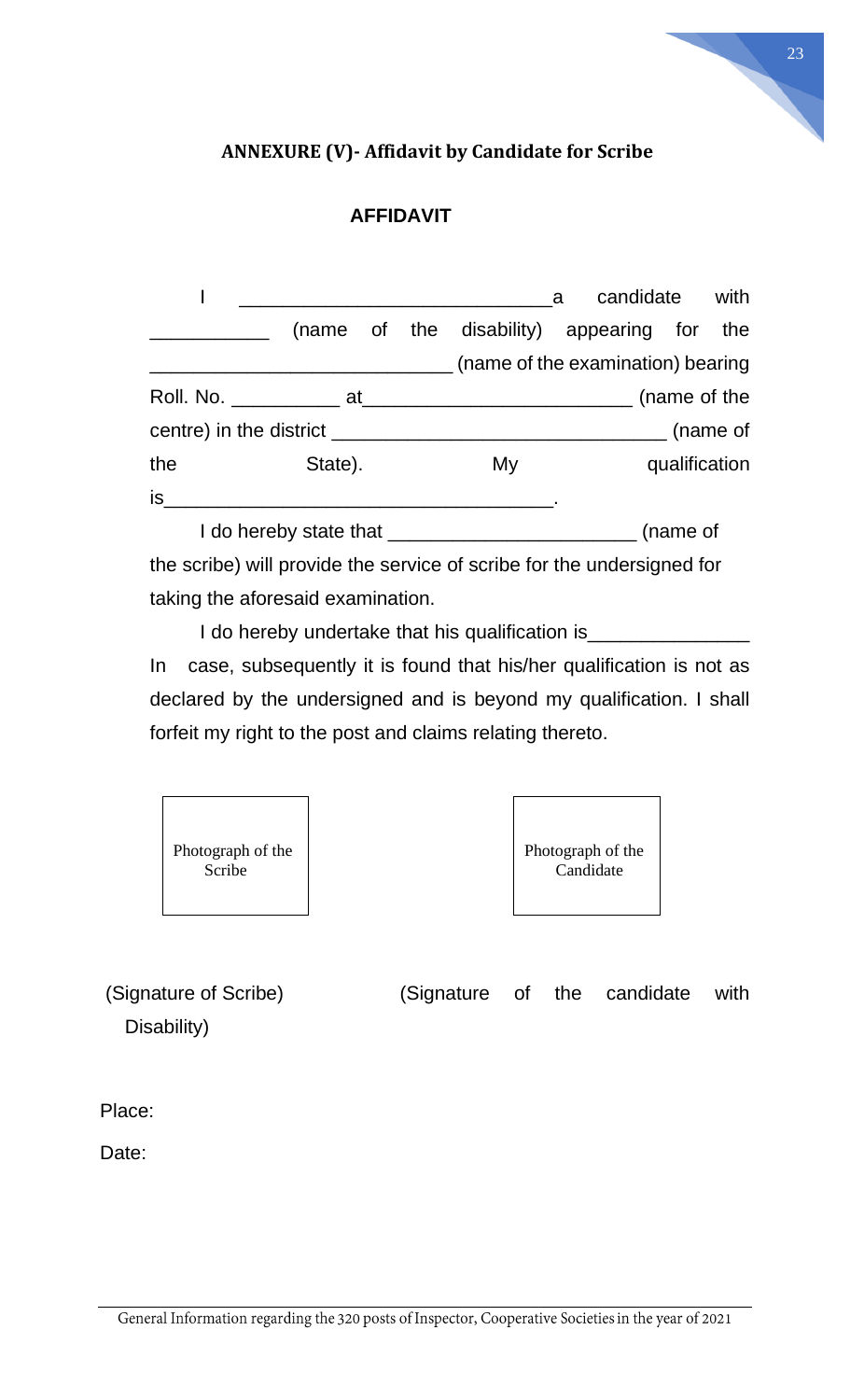# **ANNEXURE (VI)- Self Declaration From BC Candidates**

<span id="page-23-0"></span>ਭਰਤੀ/ਦਾਖਲੇ ਸਮੇਂ ਲਏ ਜਾਣਵਾਲੇ ਪੱਛੜੀ ਸ੍ਰੇਣੀ ਨਾਲ ਸਬੰਧਤ ਵਿਅਕਤੀ ਤੋਂ ਲਏ ਜਾਣ ਵਾਲੇ ਸਵੈ ਘੋਸ਼ਣਾ ਪੱਤਰ ਦਾ ਪਰਫਾਰਮਾ

| 1. ਮੈਂ………………………………ਪੁੱਤਰ/ਪੁੱਤਰੀ ਸ੍ਰੀ……………………………ਵਾਸੀ……………………          |  |  |  |  |
|---------------------------------------------------------------------|--|--|--|--|
| ਪਿੰਡ /ਕਸਬਾ/ਸ਼ਹਿਰਜ਼ਿਲ੍ਹਾਘੋਸ਼ਣਾ ਕਰਦਾ/ਕਰਦੀ ਹਾਂ ਕਿ                      |  |  |  |  |
| ਮੈਂ ਜਾਤੀ ਨਾਲ ਸਬੰਧ ਰੱਖਦਾ/ਰੱਖਦੀ ਹਾਂ ਤੇ ਇਹ ਜਾਤੀ ਪੰਜਾਬ ਸਰਕਾਰ ਵੱਲੋਂ ਪੱਤਰ |  |  |  |  |
|                                                                     |  |  |  |  |

2. ਮੈਂ ਇਹ ਵੀ ਘੋਸਣਾ ਕਰਦਾ ਹਾਂ ਕਿ ਮੈਂ ਪੰਜਾਬ ਸਰਕਾਰ ਵੱਲੋਂ ਜਾਰੀ ਹਦਾਇਤਾਂ ਨੰ:1/41/ 93-ਰਸ1/459,ਮਿਤੀ 17-01-1994,ਜਿਸ ਨੂੰ ਬਾਅਦ ਵਿੱਚ ਪੱਤਰ ਮਿਤੀ 1/41/93-ਰਸ1/1597ਮਿਤੀ 17-08-2005 ਨੰਬਰ  $4/41/93$ –ਰਸ1/209,ਮਿਤੀ 4-02-2009 ਅਤੇ ਪੱਤਰ ਨੰ:1/41/93–ਰਸ1/609 ਮਿਤੀ 24-10-2013 ਨਾਲ ਸੋਧਿਆ ਗਿਆ ਹੈ, ਦੀ ਅਨੁਸੂਚਿਤ ਵਿੱਚ ਦਰਜ ਕਾਲਮ 3 ਦੇ ਅਧੀਨ ਨਹੀਂ ਆਉਂਦਾ।

ਘੋਸ਼ਨਾਕਰਤਾ

24

ਸਥਾਨ: ਮਿਤੀ $\therefore$ 

## ਵੈਰੀਫਿਕੇਸ਼ਨ :-

ਮੈਂ ਇਥੇ ਇਹ ਘੋਸ਼ਣਾ ਕਰਦਾ ਹਾਂ ਕਿ ਉਪਰੋਕਤ ਦਿੱਤੀ ਗਈ ਜਾਣਕਾਰੀ ਮੇਰੀ ਸਮਝ ਅਨੁਸਾਰ ਸਹੀਵਾ ਦਰੁਸਤ ਹੈ ਅਤੇ ਇਸ ਵਿੱਚ ਕੁੱਝ ਵੀ ਛੁਪਾਇਆ ਨਹੀਂ ਗਿਆ ਹੈ। ਮੈਂ ਇਨ੍ਹਾਂ ਤੱਥਾਂ ਤੋਂ ਜਾਣੂ ਹਾਂ ਕਿ ਜੇਕਰ ਮੇਰੀ ਕੋਈ ਵੀ ਦਿੱਤੀ ਸੂਚਨਾਂ ਗਲਤ ਨਿਕਲਦੀ ਹੈ ਤਾਂ ਮੈਂ ਕਾਨੂੰਨ ਵਿੱਚ ਦਰਜ ਸਜ਼ਾ ਦਾ/ਦੀ ਹੱਕਦਾਰ ਹੋਵਾਂਗਾ/ਹੋਵਾਂਗੀ ਅਤੇ ਪ੍ਰਾਰਥੀ ਨੂੰ ਇਸ ਸੂਚਨਾਂ ਦੇ ਆਧਾਰ ਤੇ ਦਿੱਤੇ ਗਏ ਲਾਭ ਵਾਪਿਸ ਲੈ ਲਏ ਜਾਣਗੇ।

ਘੋਸਨਾਕਰਤਾ

ਸਥਾਨ: ਮਿਤੀ $\therefore$